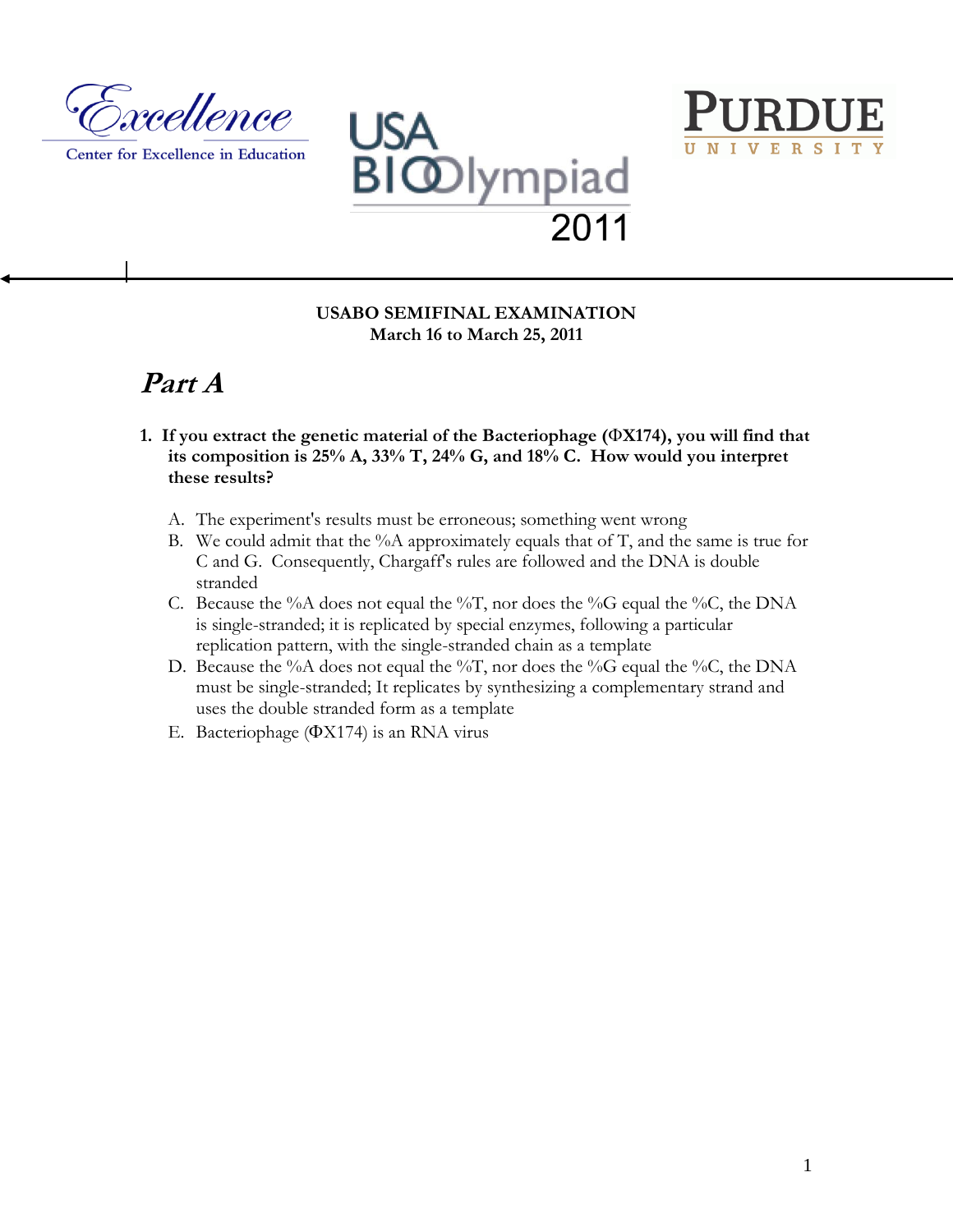- **2. The diagrams below refer to variation in the amount of DNA (y-axis) as a function of time (x-axis) during cell division. (The units are arbitrary.) Which of these diagrams depict what happens during meiosis and mitosis, respectively?**
	- A. 1 and 2
	- B. 1 and 3
	- C. 2 and 3
	- D. 3 and 4
	- E. 4 and 1



#### **3. Which of the following cellular proteins make direct contact with chromosomes?**

- A. Centrosomes and microtubule-associated proteins
- B. Kinesins, myosins, and actin microfilaments
- C. Histones, condensins, and synaptonemal complexes
- D. All of the above
- E. None of the above
- **4. Your colleague's PCR reaction failed to amplify the human rhodopsin gene. Her lab notebook indicates that she added dNTPs, the Rhodopsin template gene, complementary DNA primers, buffer, and an E. coli DNA polymerase and ran the reaction under the proper conditions. How would you advise her to fix the reaction?**
	- A. Add a bacterial promoter to the Rhodopsin template
	- B. Add extra ATP so there is enough energy to catalyze the reaction
	- C. Add dNTPs to facilitate elongation
	- D. Use a different polymerase
	- E. Use RNA primers instead

# **5. For a constant concentration of an enzyme, which of the following is true of a noncompetitive inhibitor?**

- A.  $k_m$  is lowered;  $v_{max}$  remains constant
- B.  $k_m$  is increased;  $v_{\text{max}}$  remains constant
- C.  $k_m$  remains constant;  $v_{\text{max}}$  is lowered
- D. k<sub>m</sub> remains constant;  $v_{\text{max}}$  is increased
- E. k<sub>m</sub> remains constant;  $v_{\text{max}}$  remains constant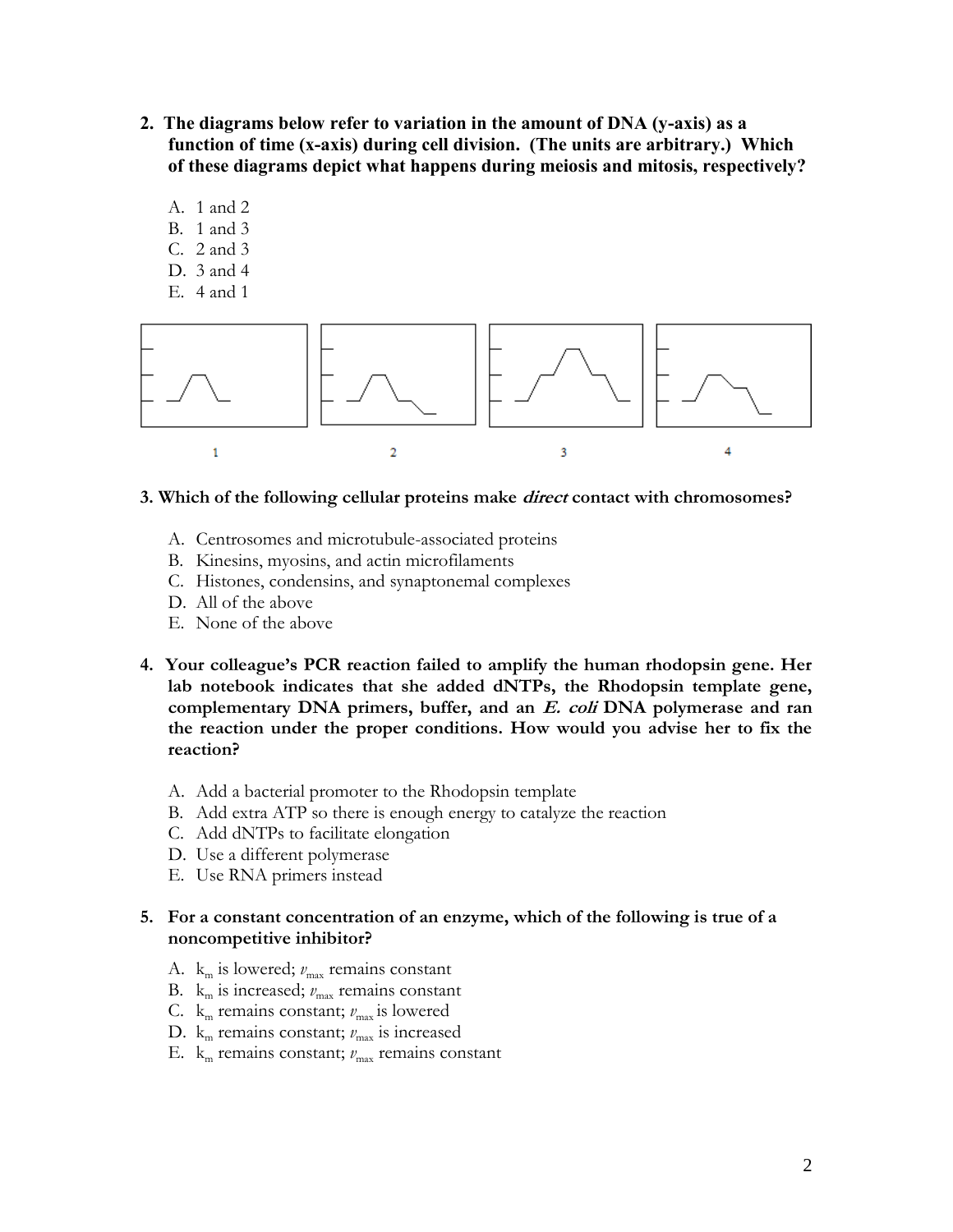# **6. The mitochondrion has more than three stop codons. Which biological principle does this violate?**

- A. Central dogma
- B. Endosymbiotic theory
- C. Conservation DNA replication
- D. Complementary base-pairing
- E. Universal genetic code
- **7. Which of the following structures and processes can exist in eukaryotic cells and in all prokaryotic cells?**
	- **I. Nuclear envelope**
	- **II. Ribosomes**
	- **III. Introns**
	- **IV. ATP synthesis**
	- **V. rRNA 18S**
	- **VI. Cell membrane**
	- **VII. DNA polymerase**
- **VIII. Cytoskeletal elements**
	- A. I, II, III and VIII
	- B. II, IV, VI and VIII
	- C. I, III, V and VII
	- D. II, IV, V and VI
	- E. II, III, VI and VIII

# **8. Comparing the effect of an inhibitor with an uncoupler of oxidative phosphorylation, the:**

- A. inhibitor would allow electrons to pass through the electron transport chain
- B. inhibitor would increase the pumping of protons by the electron transport chain
- C. uncoupler would increase heat production by the mitochondria
- D. uncoupler would inhibit the reduction of oxygen by the electron transport chain
- E. uncoupler would stop the oxidation of NADH by the electron transport chain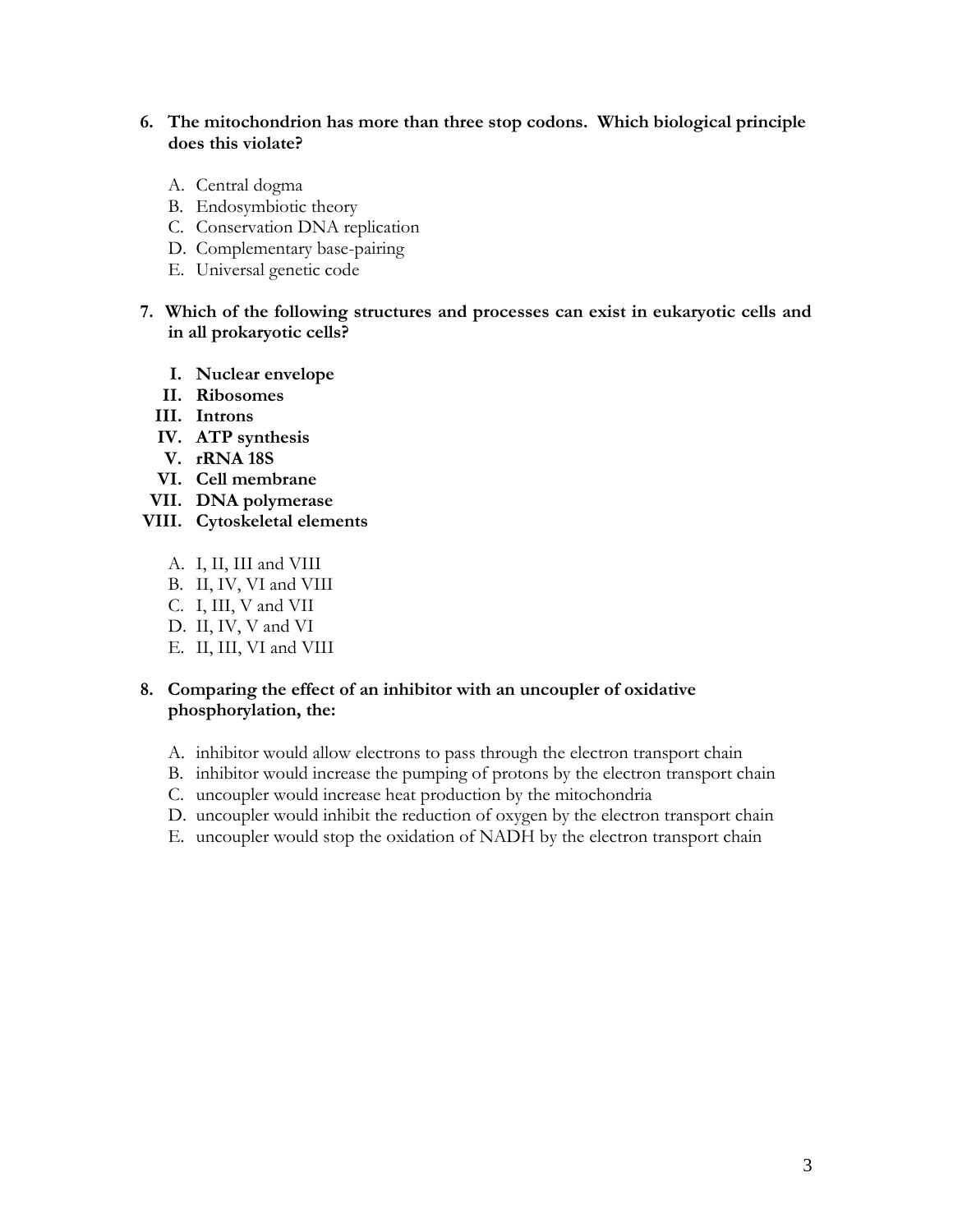**9. Three different genes (B, D, and W) are found on a small region of chromosome 1. Each gene has two alleles. In order to determine the recombination frequency between these three genes, sperm were isolated from a male heterozygous for all three genes. The male had all dominant alleles on his maternal copy of chromosome 1, but only recessive alleles on his paternal copy of chromosome 1. Each sperm was isolated individually and PCR amplified in the BDW region. The amplified products were spotted on a nitrocellulose membrane and radioactive allele specific probes were hybridized with the samples. The resulting audioradiograph is shown below where a dark spot indicates successful hybridization of the probe with the membrane.** 



 **What is the recombination frequency between B and W?**

- A. 1:2
- B. 1:3
- C. 1:4
- D. 5:6
- E. 1:1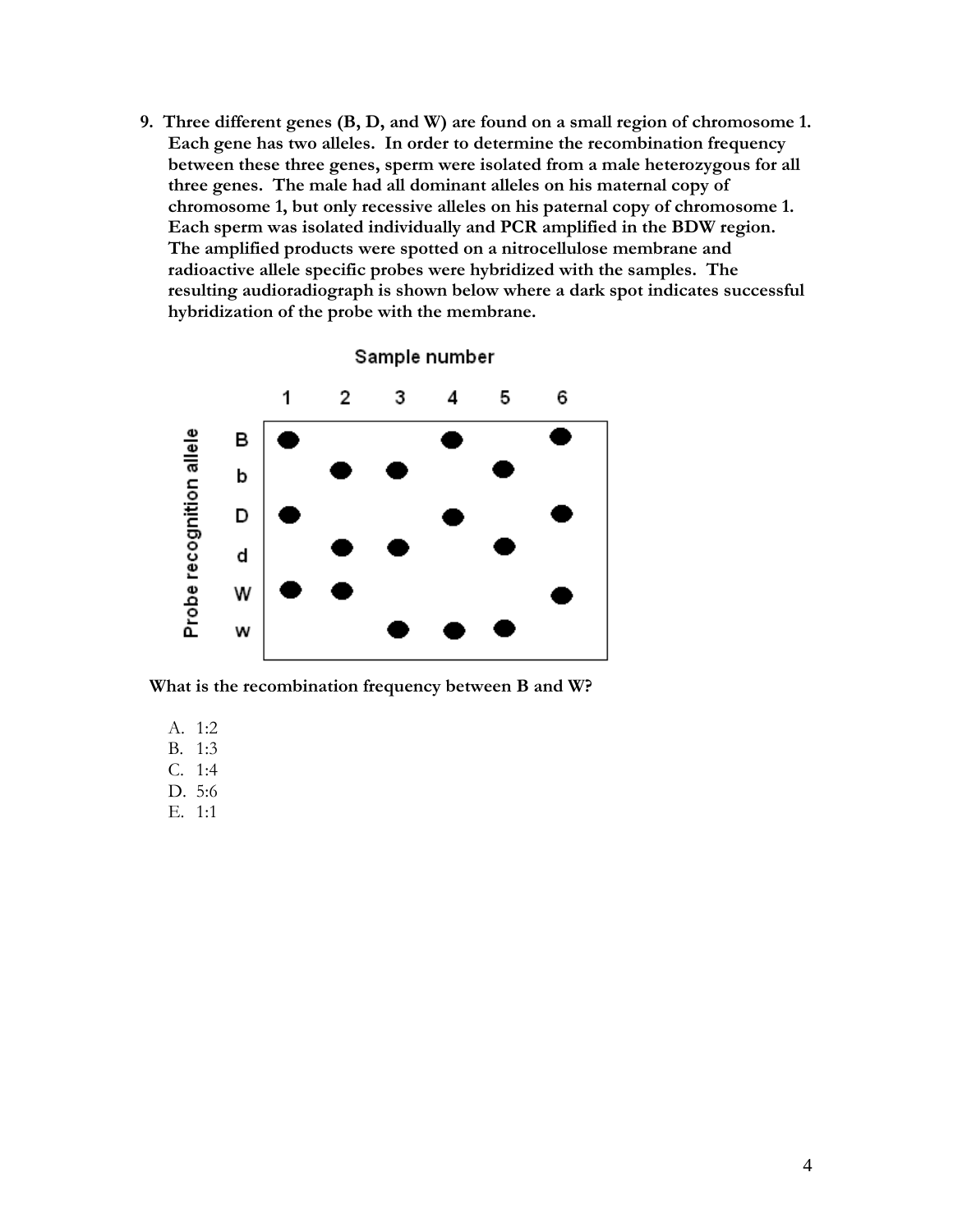**10. You order a degenerate probe designed from the following hemoglobin protein sequence:**

| $Trp -$    | $Gly - \qquad \text{Lys} -$ |              | $Val -$    | Asn |
|------------|-----------------------------|--------------|------------|-----|
| <b>TGG</b> | <b>GGC</b>                  | AAA          | <b>GTC</b> | AAT |
|            |                             | $\mathbf{G}$ |            |     |
|            |                             |              |            |     |
|            | G                           |              | G          |     |

**How many different probe sequences would be returned to you? How many would be specific to your gene of interest?** 

- A. 25 total, 1 specific to gene
- B. 25 total, 5 specific to gene
- C. 32 total, 1 specific to gene
- D. 64 total, 1 specific to gene
- E. 64 total, 5 specific to gene
- **11. A yeast extract contains all the enzymes required for alcohol production. The extract is incubated under anaerobic conditions in 1 liter of media containing: 200 mM glucose, 20 mM ADP, 40 mM ATP, 2 mM NADH, 2 mM NAD+ and 20 mM Pi (inorganic phosphates). What is the maximum amount of ethanol that can be produced in these conditions?**
	- A: 2 mM B. 20 mM C. 40 mM D. 200 mM E. 400 mM
- **12. The concentration of ions inside an amoeba is expressed below as ion-units per milliliter. The composition of the extra-cellular environment (ECE) is given for comparison. Assume the amoeba has been in the environment for some time.**

|          | $\mathbf{r}$<br>Na | エアユ<br>∸         | $\sim$ $\sim$<br>ື | $TTCO$ .<br>–<br>11 U U |
|----------|--------------------|------------------|--------------------|-------------------------|
| Amoeba   |                    | $\sqrt{2}$<br>74 | . .                | 110<br>- 11             |
| rг<br>σι | $\mathbf{A}$<br>41 | πv               | тд                 | 110<br>                 |

**Simple diffusion alone could account for which ionic concentration inside the amoeba: [Assume the membrane is permeable in some degree to all of the above ions.]**

- A. Na<sup>+</sup>
- B.  $HCO<sub>3</sub>$
- C.  $Na^+, K^+, Cl$  and  $HCO_3^-$
- D.  $\text{Na}^+$ , Cl<sup>-</sup> and HCO<sub>3</sub><sup>-</sup>
- E. K<sup>+</sup>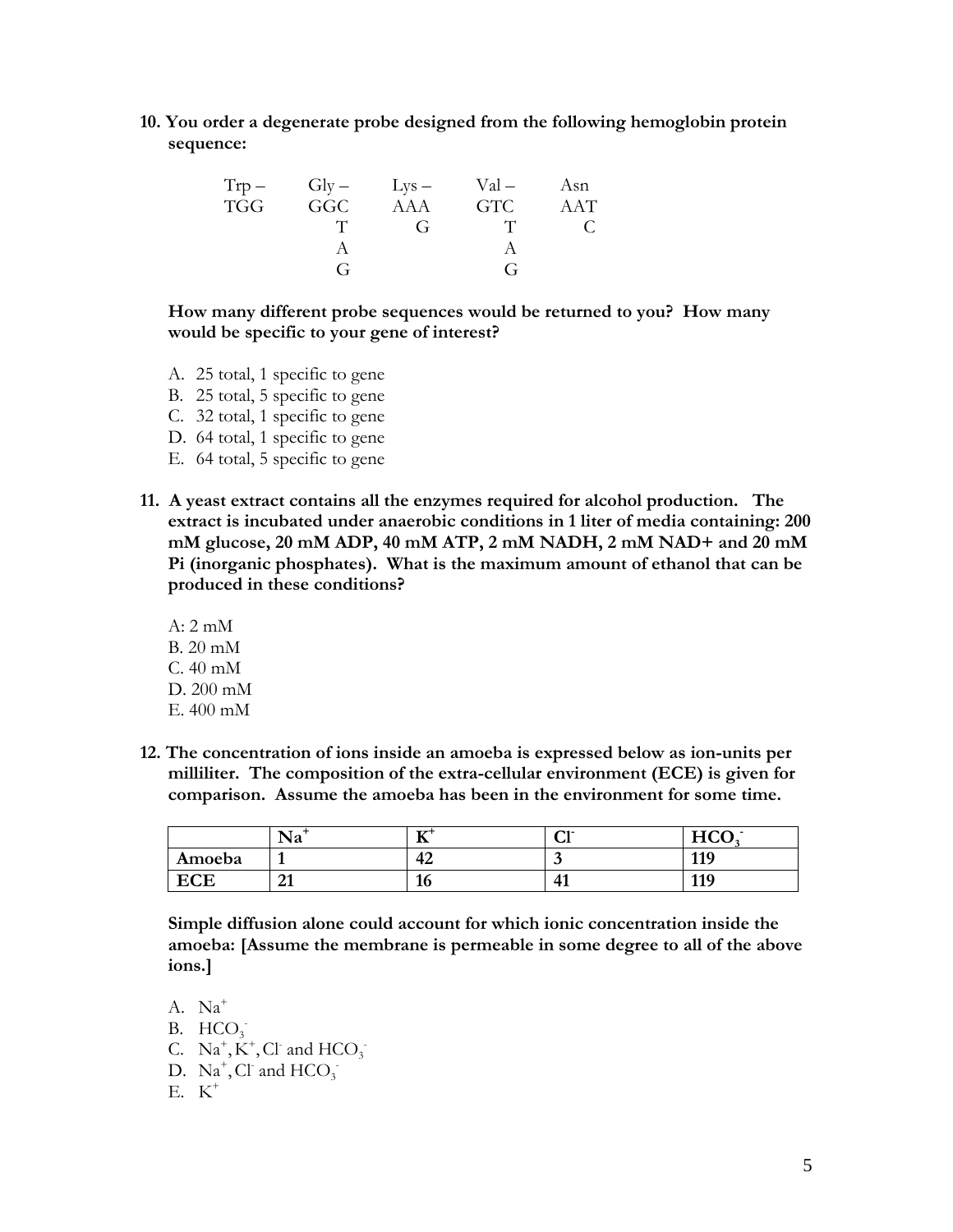- **13. You find a plant that appears to have parallel veined leaves. Examination of its root indicates a single layered pericycle, primary xylem in the center of the root, and an active vascular cambium. The plant most likely belongs to which of the following groups?**
	- A. Conifer
	- B. Dicot
	- C. Fern
	- D. Gnetum
	- E. Monocot
- **14. "Year after year, men cruising timber or hunting deer in the Blue Mountains of eastern Oregon had come back with the same story. Near the little hamlet of Kamela, they had heard a faraway tinkling, a ghostly bell ringing. No one was able to track down the strange sound. It would fade away in the sighs of the wind through the big pines. Skeptics accused the men of hearing things. Last week, while slashing a right-of-way for a power line from Bonneville Dam, lumberjacks brought down a ponderosa pine. Tied by a shriveled leather thong, high in the treetop, was the answer to the mystery of Kamela; a bronze cattle bell inscribed with the date 1878. The people of Kamela guessed that a pioneer had tied it to a sapling that had grown to a towering pine." (Time Magazine, 1937) Which of the following is the best appraisal of the concluding sentence of the above report?**
	- A. Logical because this tree could have attained great height since 1878.
	- B. Logical because a tree trunk elongates from the base up.
	- C. Illogical because no one knows with certainty when the bell was tied to the sapling.
	- D. Illogical because elongation of a tree trunk occurs from the apical meristem up.
	- E. There is no basis for appraising the concluding sentence of the report.
- **15. Arrange the following five events in an order that explains the bulk flow of substances in the phloem.**
	- **1. Sugar moves down the stem**
	- **2. Leaf cells produce sugar by photosynthesis**
	- **3. Sugar is transported from cell to cell via the apoplast and/or symplast**
	- **4. Solutes are actively transported into sieve elements**
	- **5. Water diffuses into the sieve tube elements**
	- A. 2,1,4,3,5
	- B. 1,2,3,4,5
	- C. 2,4,3,1,5
	- D. 4,2,1,3,5
	- E. 2,4,1,3,5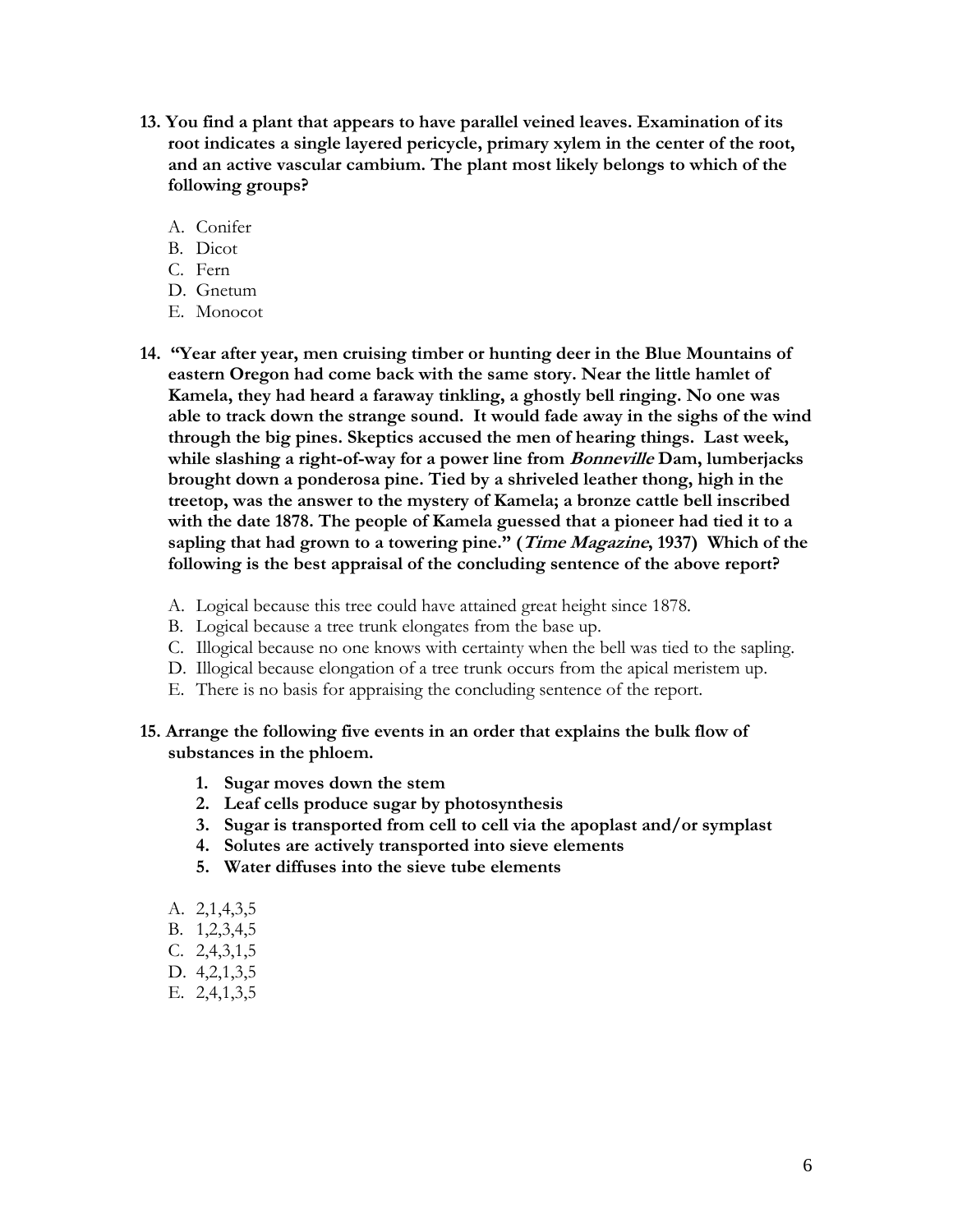**16. A field of a common grain crop, Zea mays (corn, maize), was being cultivated for genetic plant-studies. Over the years it was noted that rabbits were eating the fallen kernels (corn seed) that were left in the field. The botanists were quick to notice that the rabbits did not eat the most starchy portion of the seed (taking mostly the protein) when environmental conditions were good. As conditions became more stressful, the rabbits came back to eat the most starchy portions of the seeds remaining. These behaviors lead the botanists to an interesting collaborative study with a team of zoologists and nutritionists.**

**What part of the corn seed was eaten last by the rabbits under more stressful conditions?**

- A. Cotyledon
- B. Hypocotyl
- C. Scutellum
- D. Endosperm
- E. Coleoptile

#### **17. Which of the following statement(s) about the regulation of the stomatal opening is true?**

- A. The concentration of abscisic acid in the guard cells increases
- B. Higher  $K^+$  concentrations decrease guard cell's more negative water potential
- C. The Level of carbon dioxide in the spaces inside the leaf increases
- D. Lower  $K^+$  concentrations give guard cells a more negative water potential
- E. Potassium ions diffuse passively out of the guard cells

# **18. When an oak seedling is one year old, a small marker is inserted into its primary phloem tissue. Two years later, where would you expect to find this marker?**

- A. External to the cork cambium
- B. Between the secondary phloem and the cork cambium
- C. Between the vascular cambium and the secondary phloem
- D. Between the vascular cambium and the primary xylem
- E. Internal to the primary xylem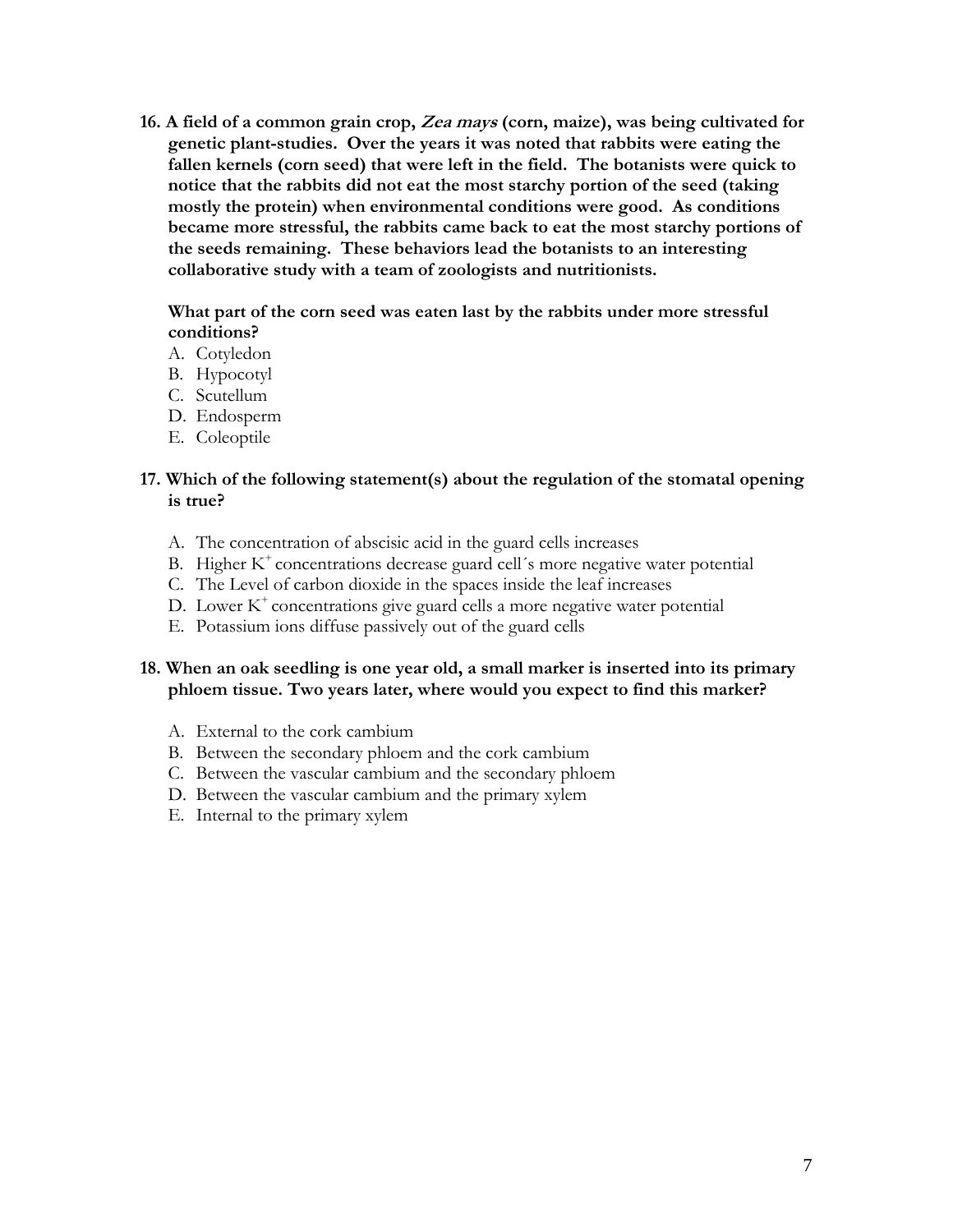- **19. Plant hormones react on target tissues to activate a receptor. Thus, for a response to occur the following five events must take place:**
	- **1. the binding of the hormone/receptor should initiate a change in the receptor (amplification). Calcium is often involved and its interaction is mediated by the protein calmodulin**
	- **2. the target tissue recognizes the hormone (i.e., there must be a receptor to which the hormone can bind)**
	- **3. the target tissue must be sensitive (sensitized) to the hormone**
	- **4. the hormone must be present in an appropriate quantity**
	- **5. the activated receptor initiates a physiological response**

**What is the appropriate order of these events?**

A. 1, 2, 3, 4, 5 B. 2, 4, 3, 1, 5 C. 4, 3, 2, 1, 5 D. 3, 4, 2, 1, 5 E. 4, 3,1, 2, 5

#### **20. Which of the following combinations have only primary walls in a mature plant?**

| Collenchyma cells  | <b>Fibers</b>      | Sieve tube member |
|--------------------|--------------------|-------------------|
| Meristematic cells | Tracheary elements | Collenchyma cells |
| <b>Sclereids</b>   | Collenchyma cells  | Sieve cells       |
| Sieve elements     | Meristematic cells | Collenchyma cells |
| Vessels members    | Meristematic cells | Parenchyma cells  |

#### **21. Blue light plays a variety of roles in guard cell action. Which of the following is NOT a role of blue light in guard cell action?**

- A. Activates a calcium transporter
- B. Activates a membrane bound proton ATPase
- C. Stimulates potassium uptake
- D. Stimulates malate synthesis
- E. Stimulates starch hydrolysis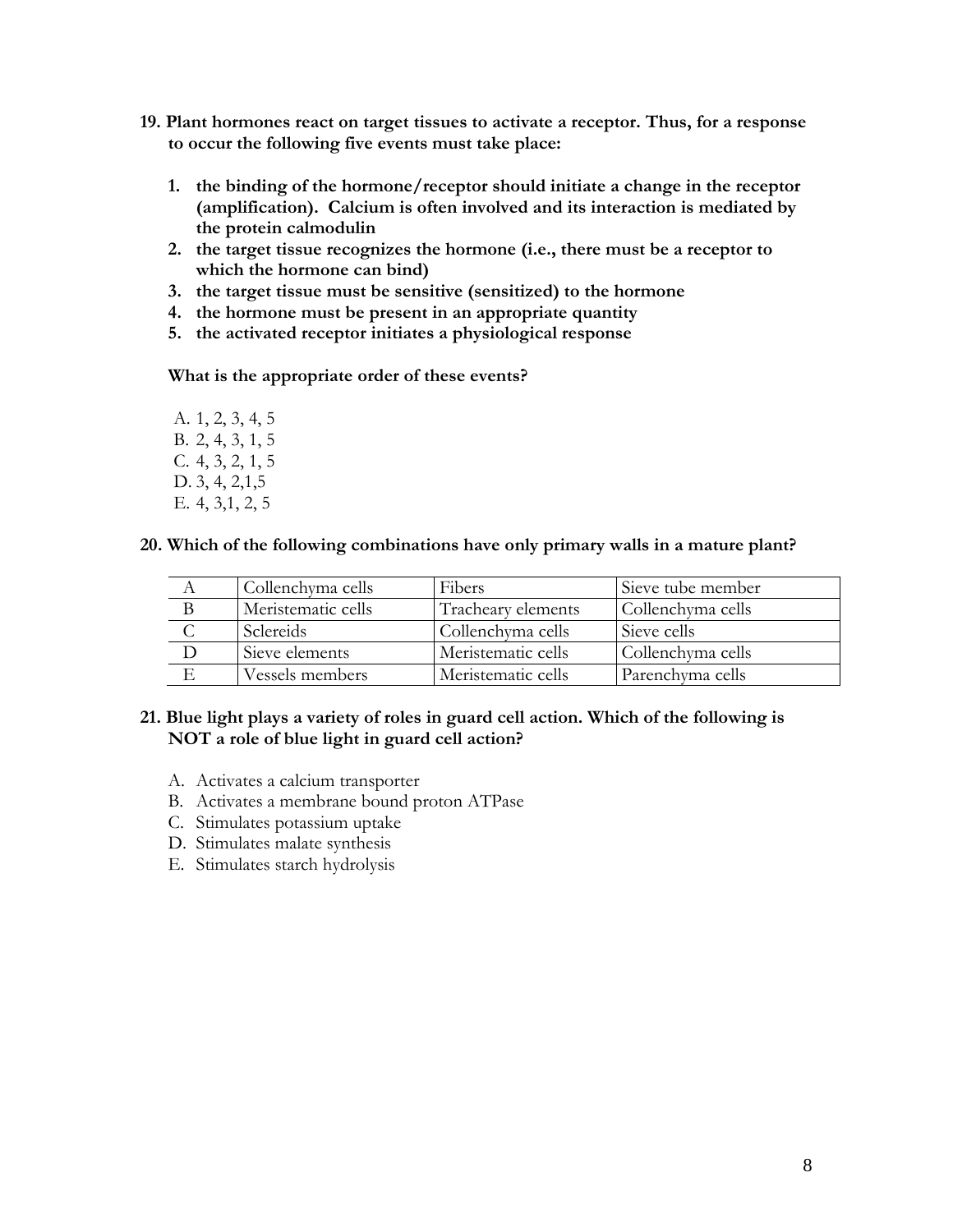**Questions 22 and 23 refer to the diagram shown below. The diagram illustrates feedback loops. Increased or decreased stimulation is indicated by**  $+$  **or**  $-$ **.** 



# Fig 1. Structure diagram of the HPA axis

# **22. Which of the following would lead to a DECREASE in activity of the anterior pituitary gland?**

- A. A lack of receptors for cortisol on the hypothalamus
- B. A lack of receptors for cortisol on the anterior pituitary
- C. An intravenous injection of a large amount of ACTH
- D. A tumor in the hypothalamus causing it to secrete excess corticotropin- releasing hormone
- E. An increased sensitivity of the anterior pituitary to corticotropin-releasing hormone

# **23. What would happen if the adrenal cortex was artificially stimulated to produce large amounts of cortisol?**

- A. Less corticotropin-releasing hormone would be released
- B. More ACTH would be released
- C. The activity of the hypothalamus would increase
- D. The activity of the anterior pituitary would increase
- E. The hypothalamus would become insensitive to cortisol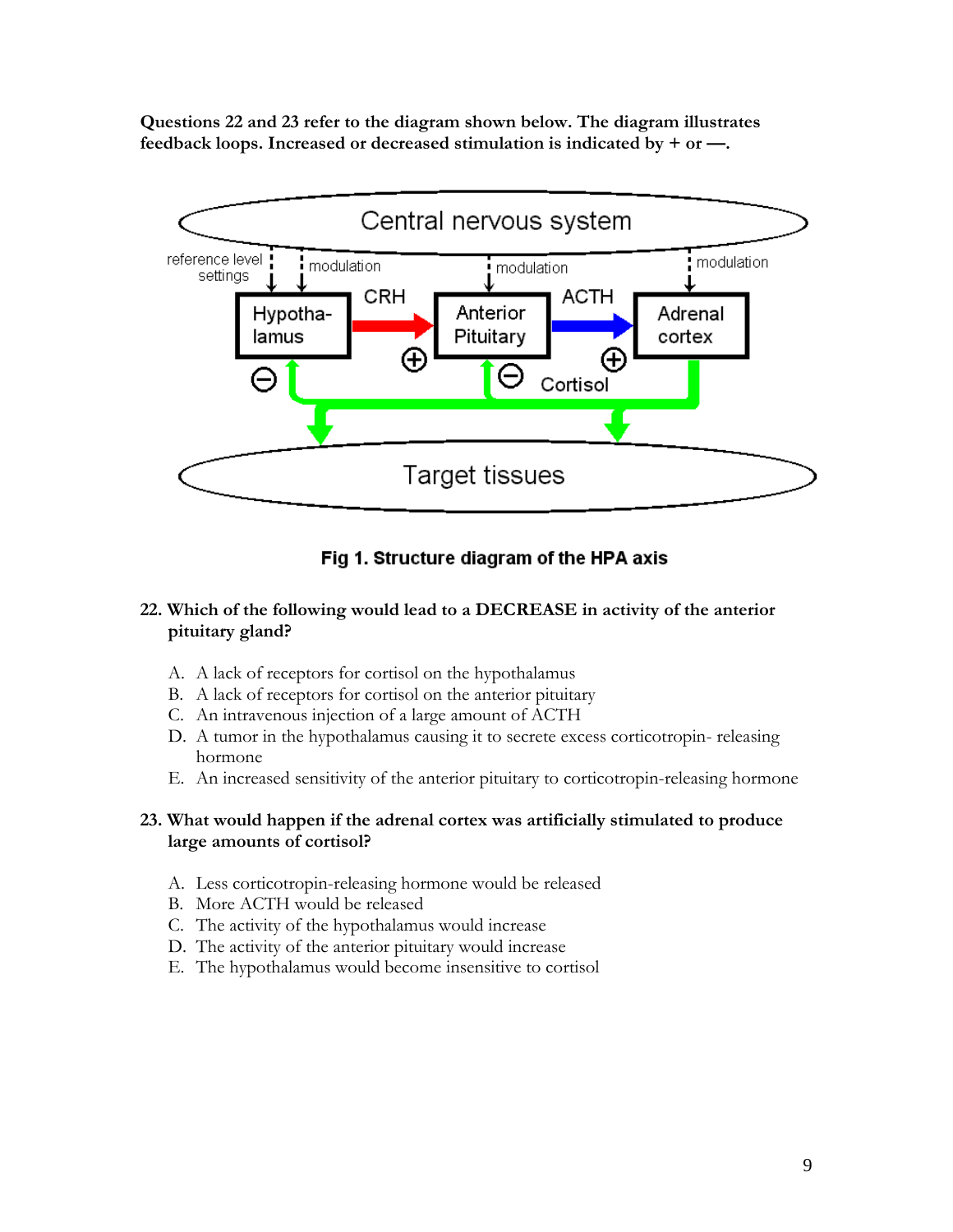**24. The graph below represents the contraction patterns for three different kinds of muscles. Find the correct sequence of patterns for smooth muscle, skeletal muscle and cardiac muscle.**



- D. BCA E. CBA
- **25. The numbers in the first column correspond to human, elephant, bat, mouse, and carp. Which number below indicates each organism?**

| Number   Body Temp | <b>Heart Rate</b> | Maximal speed of   |
|--------------------|-------------------|--------------------|
|                    | (beats/min)       | locomotion $(m/s)$ |
| $1 - 30$           | $30 - 40$         | 1.5                |
| 38                 | 450-550           | 3.5                |
| 31                 | 500-660           | 14                 |
| 36.2               | $22 - 28$         |                    |
| 36.6               | 60-90             | 10                 |

|       |       |          |          |          | 5        |
|-------|-------|----------|----------|----------|----------|
|       |       |          |          |          |          |
| А.    | Human | Elephant | Bat      | Mouse    | Carp     |
| В.    | Mouse | Bat      | Elephant | Human    | Carp     |
| $C$ . | Carp  | Mouse    | Bat      | Elephant | Human    |
| D.    | Carp  | Mouse    | Elephant | Bat      | Human    |
| Е.    | Bat5  | Mouse    | Carp     | Human    | Elephant |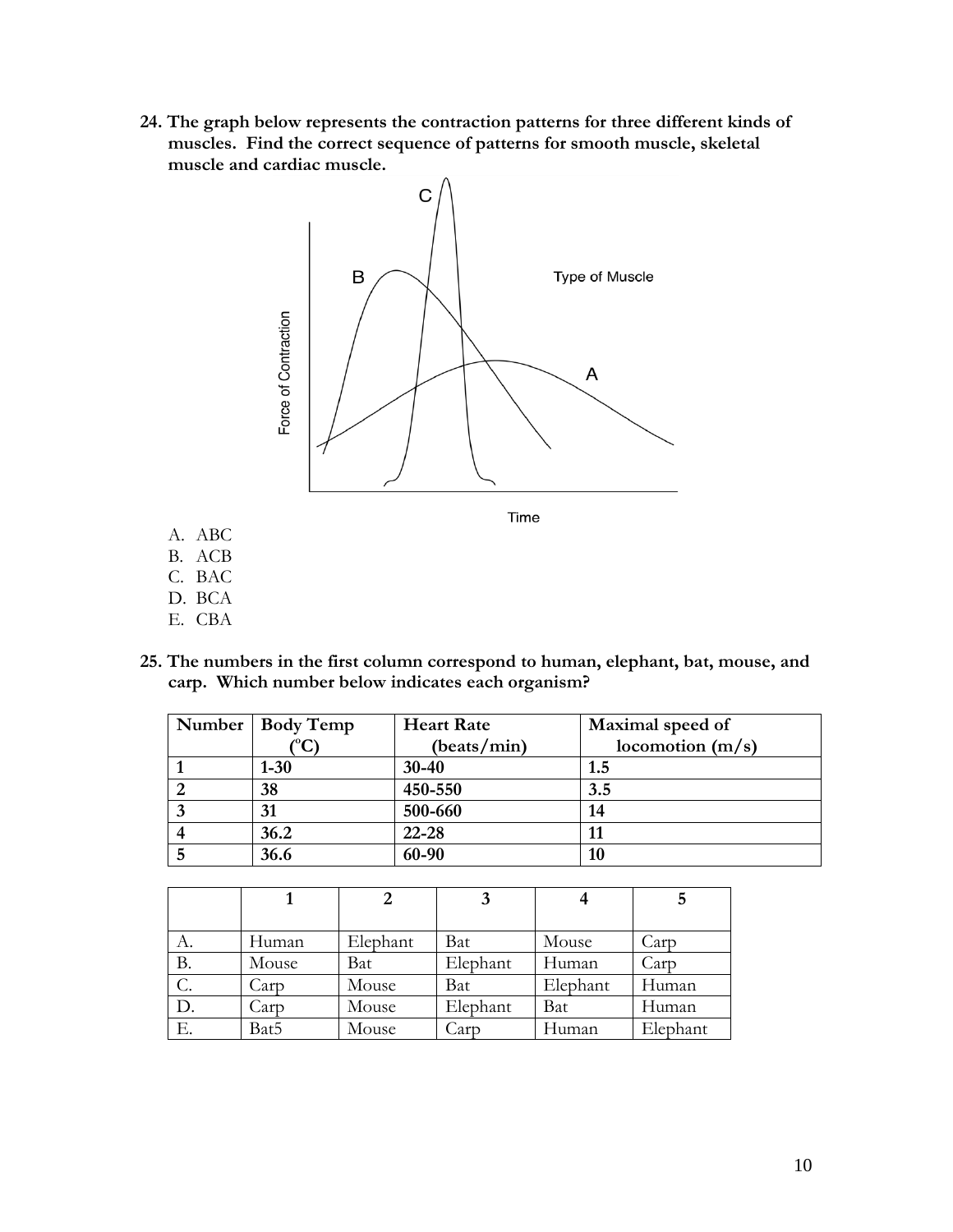#### **26. Why does the stomach use both pepsin and HCl to break down proteins in food?**

- A. HCl denatures the tertiary and quaternary structure of proteins, while pepsin breaks the primary structure
- B. HCl removes the tertiary structure of proteins, while pepsin breaks the primary and quaternary structure
- C. HCl removes the quaternary structure of proteins, while pepsin breaks the primary and tertiary structure
- D. pepsin removes the tertiary and quaternary structure of proteins, while HCl breaks the primary structure
- E. pepsin removes the tertiary structure of proteins, while HCl breaks the primary and quaternary structure

**27. A patient is diagnosed with a disorder in which the pituitary gland overproduces anti-diuretic hormone (ADH). Which of the following combinations of symptoms would you expect to be associated with this disorder?**

- A. Reduced urine volume and low blood osmolarity
- B. Reduced urine volume and high blood osmolarity
- C. Increased urine volume and low blood osmolarity
- D. Increased urine volume and high blood osmolarity
- E. Increased urine volume with no change in blood osmolarity
- **28. In the diagram below, the cells indicated by "y" are most likely responsible for which of the following?**



- A. Estrous cycle
- B. Growth
- C. Glucose metabolism
- D. Increasing blood calcium concentration
- E. Regulating the rate of oxygen use by cells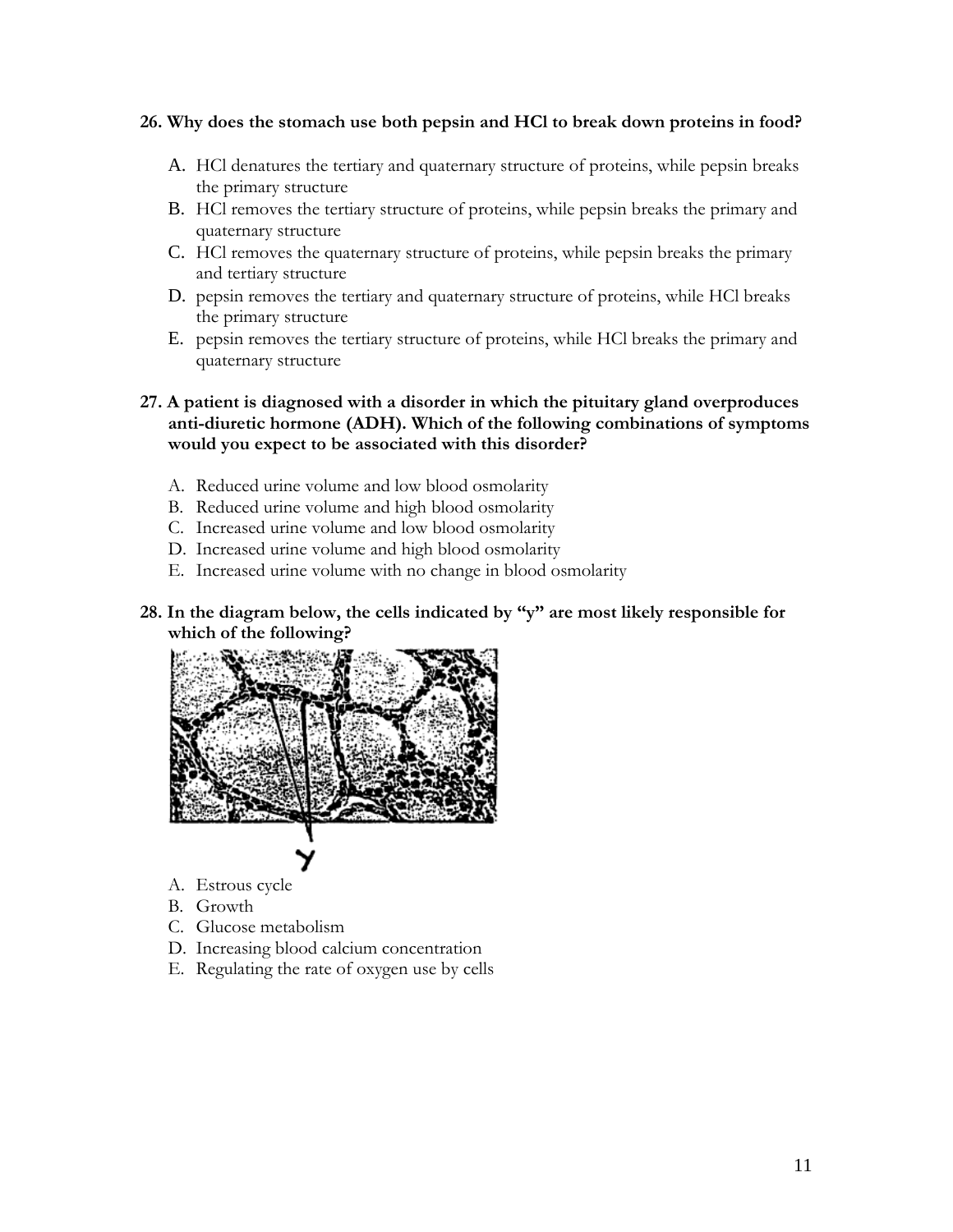- **29. The pathology associated with Vibrio cholerae is due to cholera toxin (CT) leads to which of the following?**
	- **1. Active pumping of Ca2+ out of the cell**
	- **2. Increased concentration of intracellular cAMP**
	- **3. Increased osmolarity of the intestine and diarrhea**
	- **4. Ribosylation and activation of Gi protein**
	- **5. Ribosylation and activation of Gs protein**
	- A. 1, 2, 4
	- B. 1, 3, 5
	- C. 2, 3, 4
	- D. 2, 3, 5
	- E. 3, 4, 5
- **30. Students conducted a renal function experiment. Before the experiment began, students in one group consumed their usual volume of fluids, while students in**  the other group limited their fluid intake. At time  $t = 0$ , both groups drank 750 **mL of water.**



#### **According to the data in the figures to the left, which of the following statements is TRUE?**

- A. Group A students' blood level of aldosterone was probably highest at  $t = 60$ minutes
- B. Group B excreted approximately 140 mL of urine from  $t = 20$  to 40 minutes
- C. Group B probably represents the fluiddeprived groups
- D. Group B students' collecting ducts were less permeable to water than those of Group A students at  $t = 60$  minutes
- E. None are correct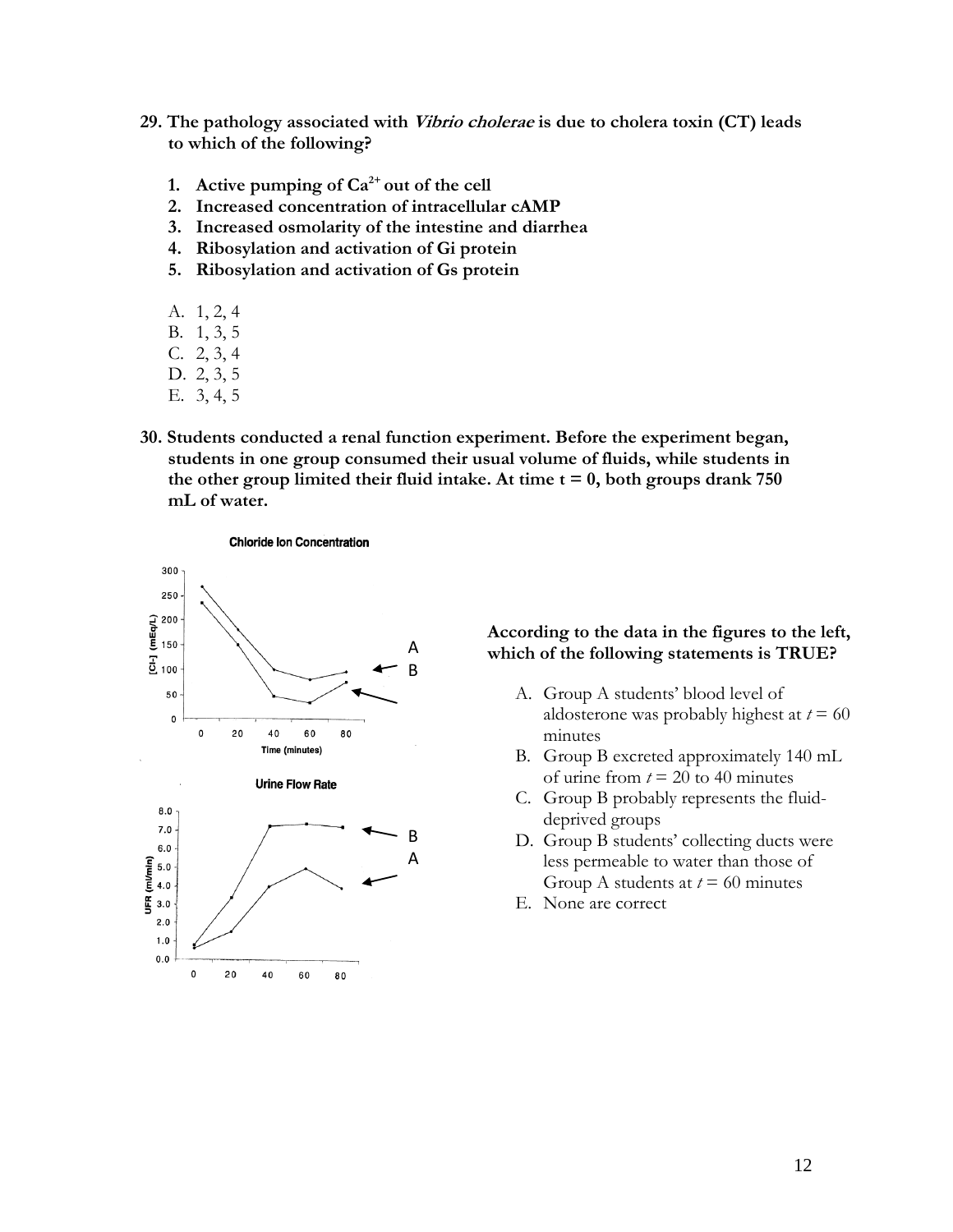# **31. What observations would you NOT make when the body responds to a rapid increase of organic acids?**

- A. Decreased blood pH
- B. Decreased respiration rate
- C. Increased alveolar ventilation
- D. Increased blood pressure
- E. Increased heart rate

# **32. A preadolescent boy suffers an injury to the anterior pituitary. Although FSH is no longer produced, ICSH (LH) levels are normal. At 25 years of age, one would expect that he would**

- A. Be impotent
- B. Be sterile
- C. Have impaired interstitial cell function
- D. Not develop secondary sex characteristics
- E. Produce large amounts of inhibin

#### **33. If adenyl cyclase, the enzyme that converts ATP to cAMP is blocked, the:**

- A. Activity of progesterone at the endometrium would increase
- B. Endometrial cells would not respond to estradiol
- C. Corpus luteum would not respond to HCG
- D. Level of progesterone produced by the ovary during the luteal phase would increase
- E. Mammary glands would not respond to progesterone

# **34. All of the following would result from severing the sensory fibers of the vagus nerve from the lung, EXCEPT**

- A. Atelectasis
- B. Disappearance of the Hering-Breuer reflexes
- C. Less inhibition of the inspiratory center during forced breathing
- D. Less stimulation of the expiratory center during forced breathing
- E. Potential damage o the lungs due to overinflation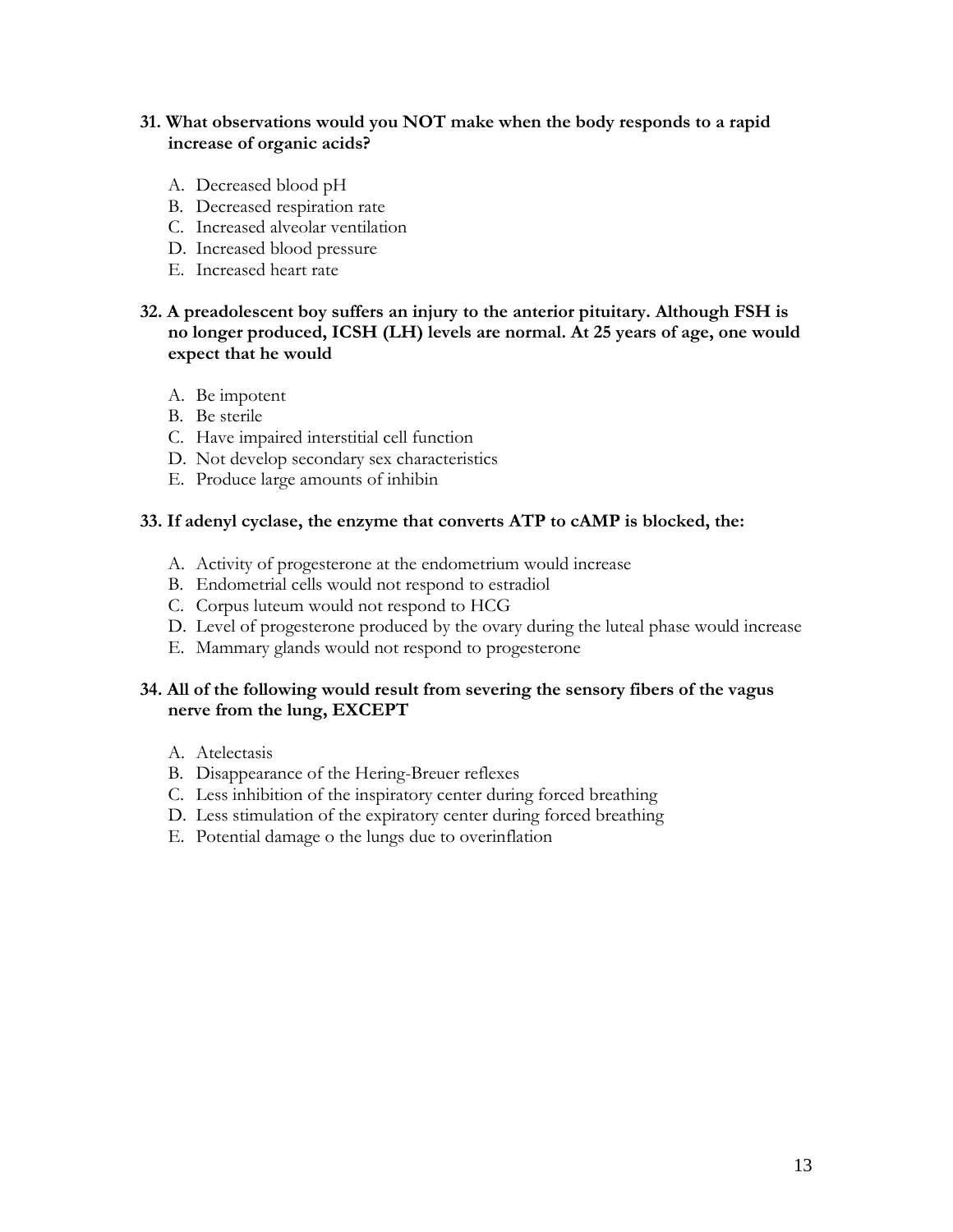**35. In the graph below, what factors would account most directly for the shape of the plot?**



- A. Number of amoebcytes per sponge
- B. Number of choanocytes per sponge
- C. Number of spicules per sponge
- D. Rate of cribrostatin synthesis (molecules/time unit)
- E. Spongin concentration (g/volume unit)



- A. Cellulose molecules, water molecules
- B. Gut microbes, mycorrhizal fungi
- C. Gut microbes, water molecules
- D. Hours of darkness, hours of light
- E. Predators, prey

#### **37. Which one of the following statements is NOT a general precondition necessary for the evolution of reciprocal altruism?**

- A. Benefits of receiving aid must exceed the cost of donating
- B. Donors must be able to recognize partners, remember their previous actions and refuse to cooperate with individuals that did not reciprocate
- C. Interacting organisms must have a high coefficient of relatedness
- D. Repeated pair-wise interactions are needed to permit role exchanges between donor and beneficiary
- E. All of the above are necessary pre-conditions

#### **38. What is the proximate cause of the cuteness response?**

- A. Individuals who didn't find babies cute were more likely to destroy their own genes
- B. Infants who did not look cute were more likely to be killed
- **C. Infants have relatively large eyes located in the middle of the face**
- D. A and B are both proximate causes
- E. B and C are both proximate causes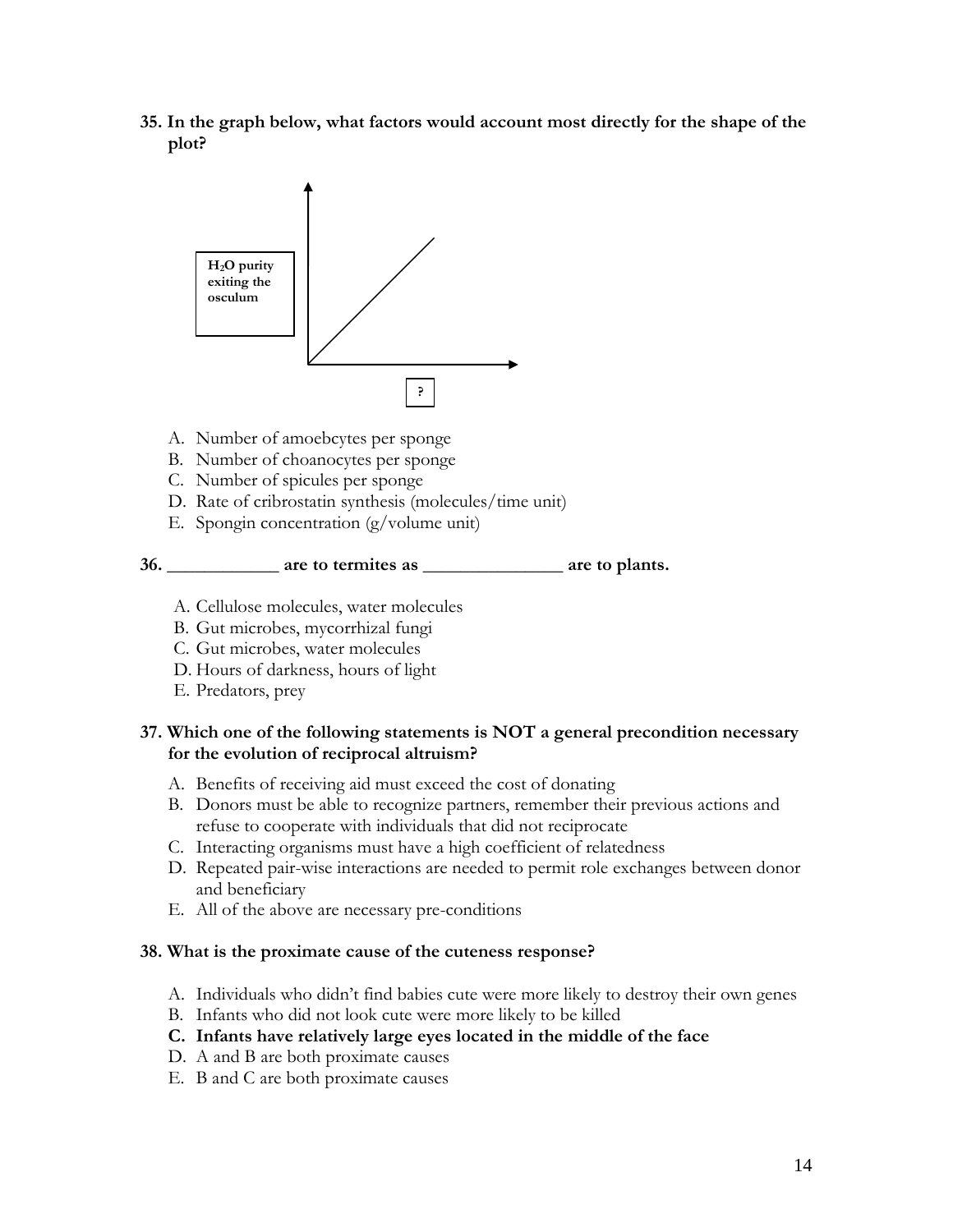# **39. Which of the following is a model of parental care paired with its correct description?**

- A. Association model strength of the pair-bond between parents is directly associated with the amount of parental care
- B. Conflict model females who compete against other females for resources provide less care
- C. Parental provision model males are most likely to provide for offspring in species with internal fertilization
- D. Symbiosis model Bidirectional exchange of resources between parent(s) and offspring
- E. Parental provision model biological parents recruit alloparents to care for offspring
- **40. Genes A and B are linked 12 map units apart. A heterozygous individual whose parents were Aabb and aaBB would be expected to produce gametes in the following frequencies:**

| А.           | $44\%$ AB | $6\%$ Ab  | $6\%$ aB  | $44\%$ ab |
|--------------|-----------|-----------|-----------|-----------|
| В.           | $6\%$ AB  | $44\%$ Ab | $44\%$ aB | $6\%$ ab  |
| С.           | $12\%$ AB | $38\%$ Ab | $38\%$ aB | $12\%$ ab |
| $\mathbf{D}$ | $6\%$ AB  | $6\%$ Ab  | $44\%$ aB | $44\%$ ab |
| Е.           | 38% AB    | $12\%$ Ab | $12\%$ aB | $38\%$ ab |

- **41. A particular plant is variegated, that is all parts of some branches are green and other branches are white. An investigator wishes to find how this character is inherited. She removes mature anthers from a white flower and pollinates a pigmented flower. All the offspring produce pigmented flowers. However, before jumping to conclusions about the pattern of inheritance she decides she needs to make a reciprocal cross. Therefore, she removes mature anthers from a pigmented flower and pollinates a white flower. All the offspring produce white flowers. What was her conclusion about the pattern of inheritance?**
	- A. a Mendelian trait with white being recessive to colored.
	- B. a Mendelian trait with colored being recessive to white
	- C. a sex-linked (X-linked) recessive gene was involved
	- D. cytoplasmic inheritance was involved
	- E. incomplete dominance was involved

#### **42. For a dominant trait that is FAVORED by natural selection, the frequency of the relevant allele in a population will change fastest when the allele**

- A. Frequency is initially low
- B. Frequency is initially intermediate
- C. Frequency is initially high
- D. Frequency is fixed at zero or one
- E. Frequency will not change; it will remain constant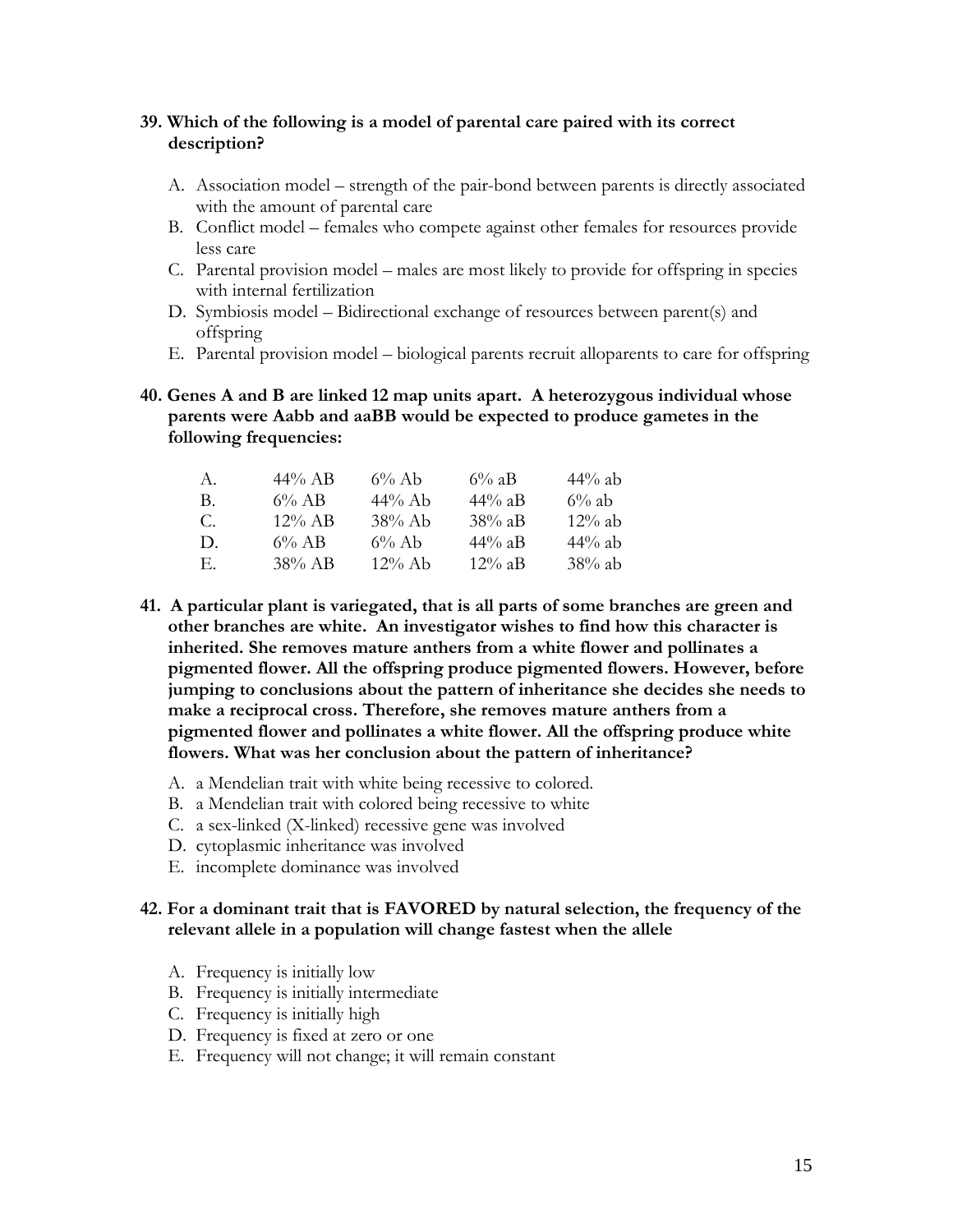#### **43. Which of the following is true?**

- A. Gametes have a homologous pair of each chromosome
- B. Gametes have two copies of each autosome
- C. After anaphase II of meiosis each chromosome consists of two sister chromatids
- D. After anaphase I of meiosis a chromosome consists of one sister chromatid
- E. Immediately after S phase a chromosome consists of two sister chromatids

# **44. An individual has the following genotype 49XXXXY.Which description below best describes this individual?**

- A. Genetic female with two Barr bodies
- B. Genetic male with two Barr bodies
- C. Genetic female with three Barr bodies
- D. Genetic male with three Barr bodies
- E. More than one answer above is possible description of this individual

#### **For Questions 45 and 46, use the pedigree below that illustrates a relatively rare trait that is non-lethal.**



#### **45. Which of the following best describes the inheritance pattern?**

- A. Autosomal dominant
- B. Autosomal recessive
- C. X-linked, dominant
- D. X-linked, recessive
- E. Mitochondrial

# **46. Using the sequence of I-4, II-2, II-4, and III-6 for the individuals in the diagram above, which of the following best describes their genotypes?**

- A.  $XX^a$ ,  $X^aY$ ,  $XX^a$ ,  $XY$
- B.  $XX^a$ , XY,  $XX^a$ ,  $X^a$ Y
- C. XY,  $XX^a$ ,  $X^a$ Y,  $XX^a$
- D.  $X^aY, XX^a, XY, XX^a$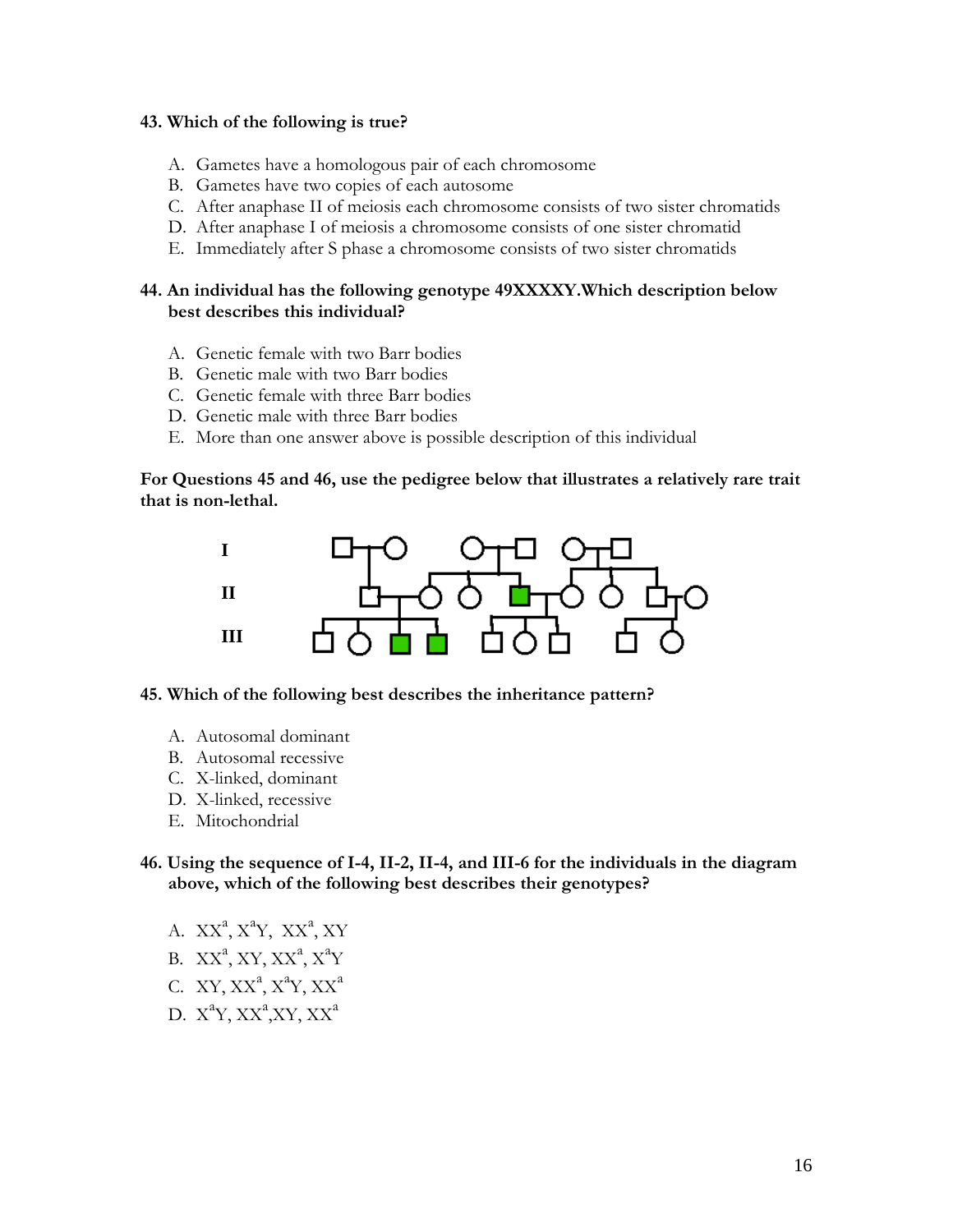# **47. Which of the following statements is FALSE concerning Fox's proteinoid microspheres?**

- A. Movement within the microspheres resembles cytoplasmic streaming
- B. They swell in hypertonic medium and shrink in hypotonic medium
- C. Chemical reactions can occur within the microspheres
- D. They possess a defined internal structure
- E. They incorporate and adsorb various materials from the medium
- **48. Suppose that the traits below occurred just once in evolution. What traits were most likely possessed by the most recent ancestor of Deuterostomia, Ecdysozoa, and Lophotrochozoa?**
	- **1. Cephalization**
	- **2. Exoskeleton**
	- **3. Indeterminate development**
	- **4. Segmentation**
	- **5. Triploblastic**
	- A. 1, 2, 5
	- B. 1, 4, 5
	- C. 2, 3
	- D. 2, 3, 4
	- E. 3, 4
- **49. The presence of a vertebral column is with respect to all vertebrates [first term], but with respect to all chordates [second term].**
	- A. homologous; analogous
	- B. primitive; derived
	- C. adaptive; maladaptive
	- D. analogous; homologous
	- E. analogous; derived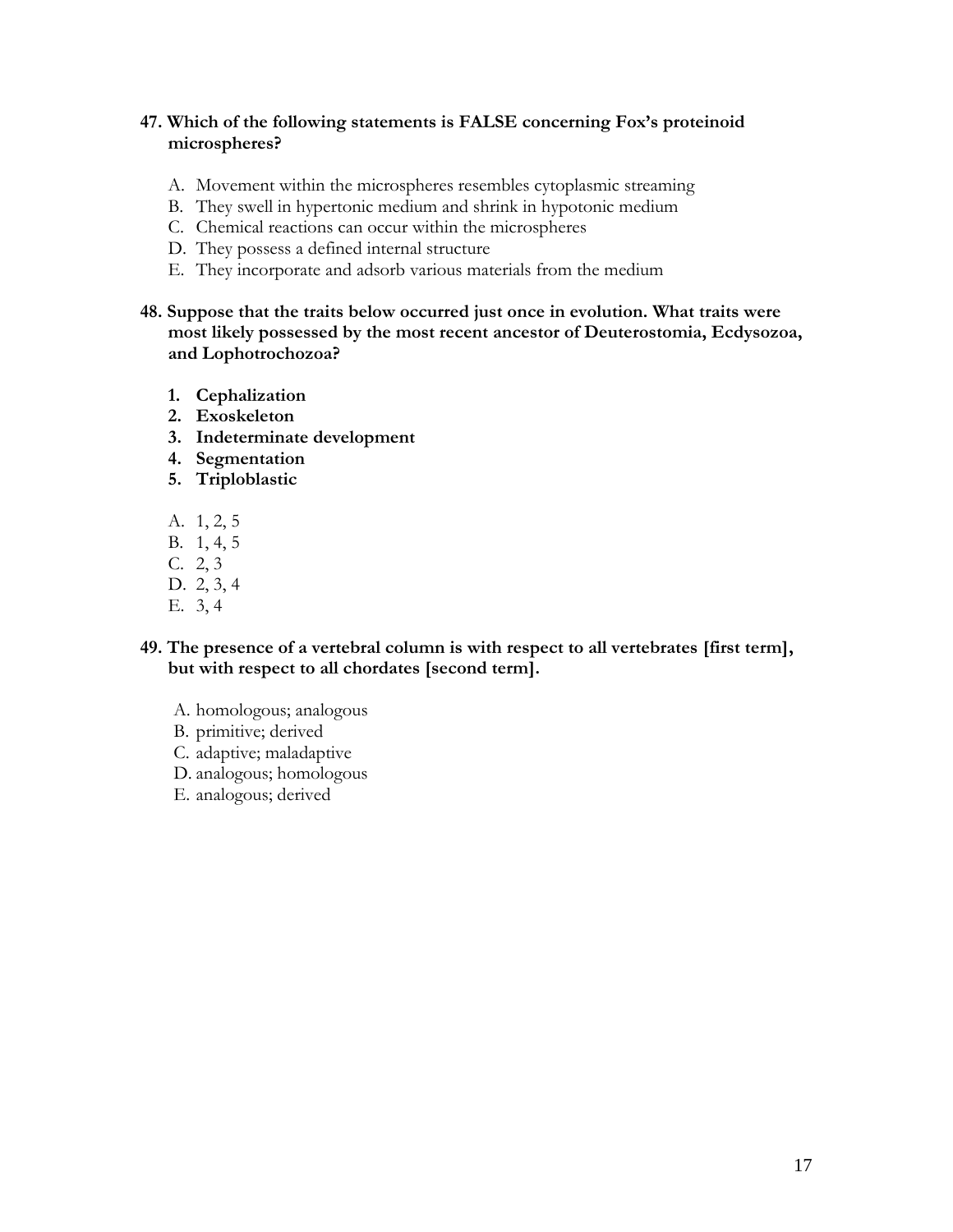**50. Population genetics shows us that certain traits of a species will become more abundant if they benefit the species. The diagram below illustrates the change that occurred in the frequency of phenotypes in an insect population over 10 generations. A probable explanation for this change would be that over time there was:** 



- A. A decrease in the population of this insect
- B. An increase in the population of this insect
- C. A decrease in the adaptive value of gene *a*
- D. An increase in the adaptive value of gene *a*
- E. A decrease in the mutation rate of gene *A*
- **51. In foxes, there are 9 coat colors: red, standard silver, Alaskan silver, double-black, smoky red, cross-red, blended-cross, substandard silver, and sub-Alaskan silver. A red fox was crossed with a double-black fox and their offspring were then crossed with each other. The F<sup>2</sup> phenotypes were; 10 red : 18 smoky red : 20 crossred : 39 blended-cross : 9 standard silver : 19 substandard silver : 12 Alaskan silver : 22 sub-Alaskan silver : 8 double-black. How many genes are involved in this cross?** 
	- A. 18 genes
	- B. 4 pairs of genes
	- C. 9 genes
	- D. 9 pairs of genes
	- E. 4 genes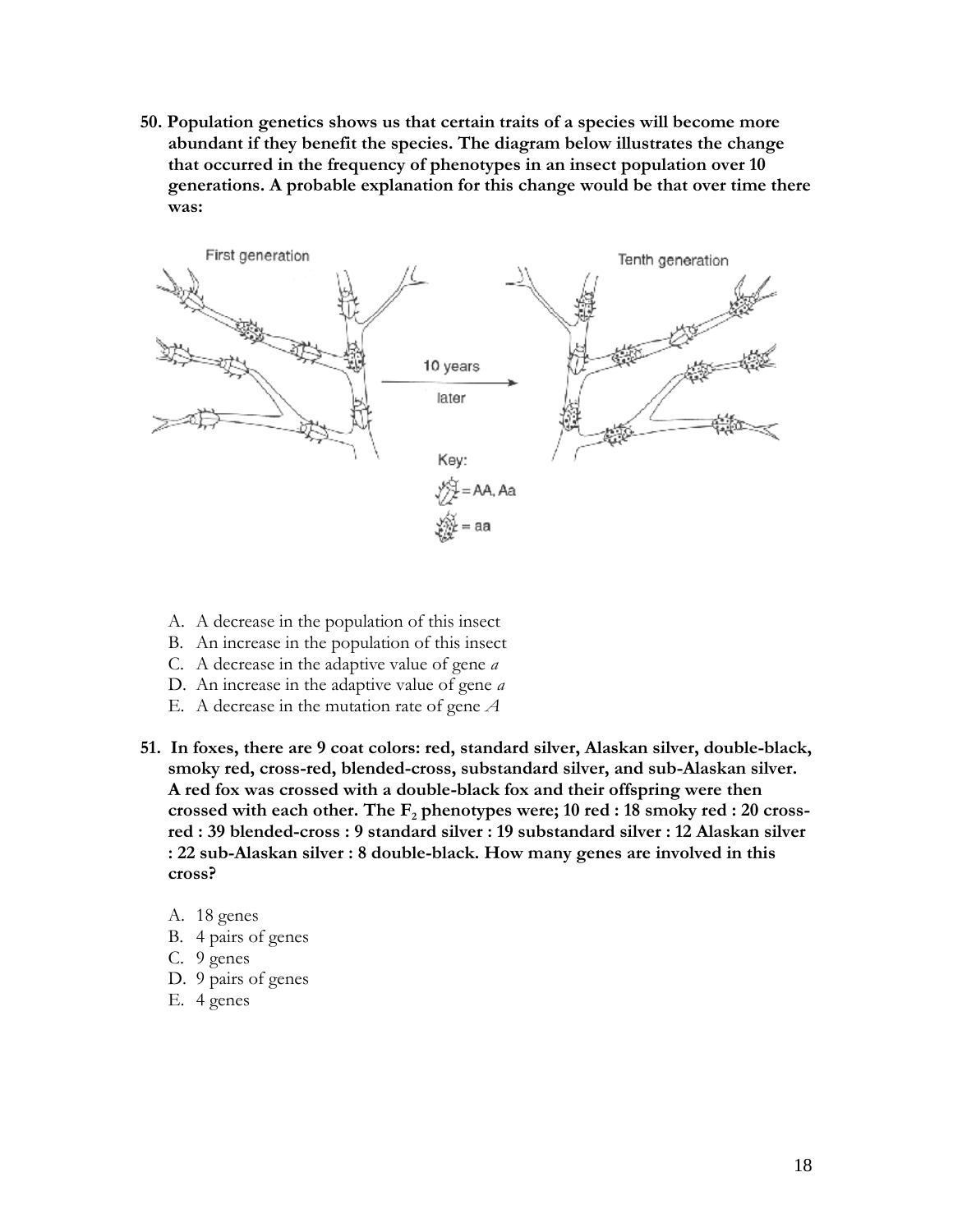# **52. For populations that exhibit \_\_\_\_\_\_\_\_\_\_ population growth, maximum harvesting yield is achieved when \_\_\_\_\_\_\_\_\_\_\_\_\_\_\_\_\_.**

- A. exponential, population growth rate is highest
- B. logistic, the population reaches its carrying capacity
- C. logistic, population growth rate is highest
- D. logistic, population growth rate is not changing with population size
- E. exponential, the population reaches its carrying capacity

# **53. The best description of the relationships between fundamental niches (FN) and realized niches (RN) of two competing species that coexist is:**

- A.  $FN_A = RN_A$ ;  $FN_B = RN_B$
- B.  $FN_A > RN_A$ ;  $FN_B = RN_B$
- C.  $FN_A < RN_A$ ;  $FN_B < RN_B$
- D.  $FN_A > RN_A$ ;  $FN_B > RN_B$
- E.  $FN_A = RN_A$ ;  $FN_S > RN_S$

#### **54. Which of the following is a description of protostomes?**

- A. Radial and determinate cleavage, blastopore becomes mouth, schizocoelous development
- B. Radial and determinate cleavage, enterocoelous development, blastopore becomes anus
- C. Spiral and determinate cleavage, blastopore becomes mouth, schizocoelous development
- D. Spiral and determinate cleavage, enterocoelous development
- E. Spiral and indeterminate cleavage, coelom forms as split in solid mass of mesoderm

# **55. All of the major body plans seen today appeared in the fossil record over 500 million years ago at the beginning of the:**

- A. Burgess period
- B. Cambrian period
- C. Carboniferous period
- D. Cretaceous period
- E. Ediacaran period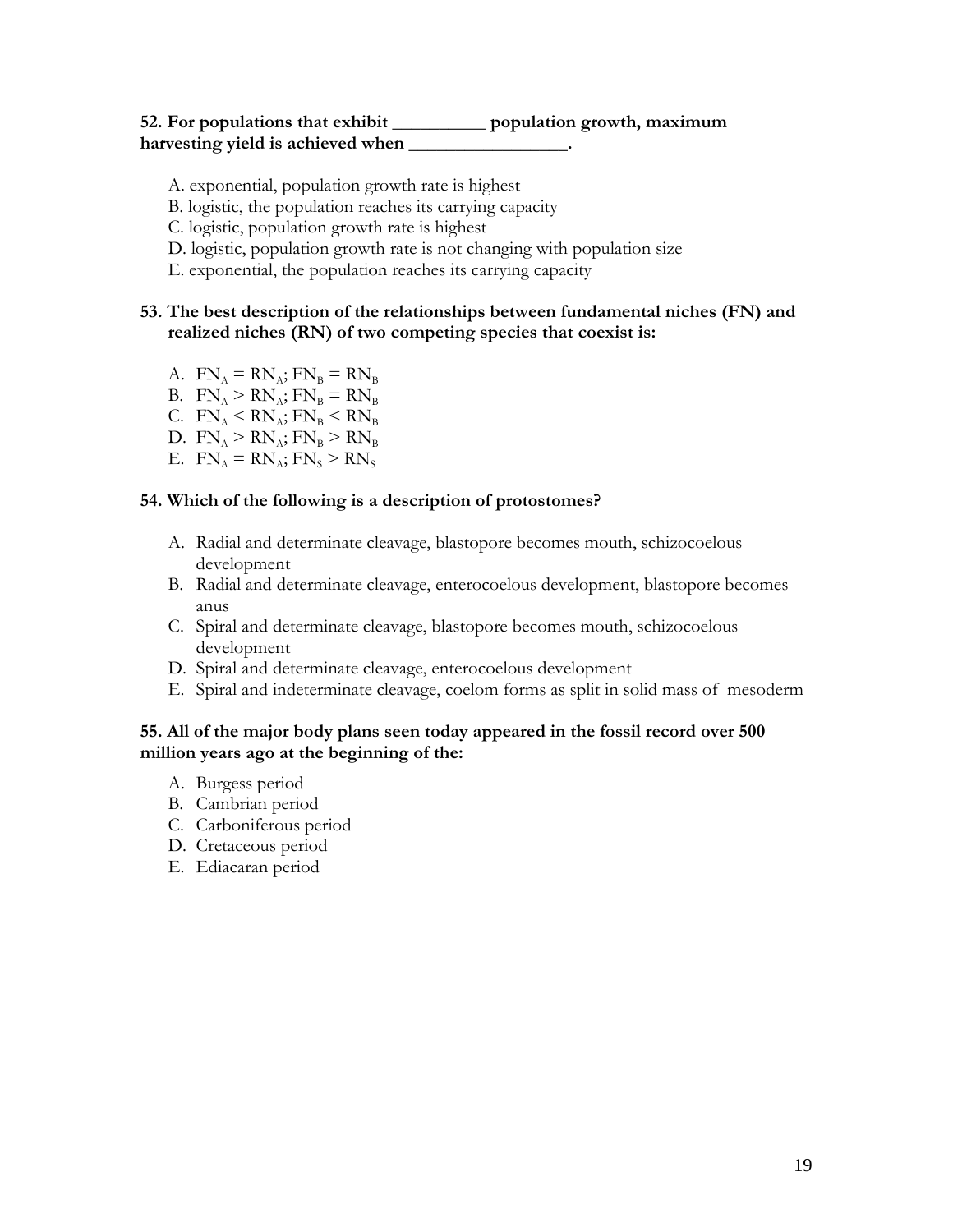- **56. You have been asked to begin to develop some genetic testing molecular markers to determine diversity of two equally sized groups of humans. Group A lives in remote regions of Borneo without outside contact and is highly inbred, while group B lives in New York with wide genetic origins and divergent populations that freely interbreed with others. What is the most accurate statement concerning a strategy for developing DNA markers for these species:**
	- A. Each group will require a balance between conserved and polymorphic DNA markers
	- B. Group B will require greater numbers of conserved DNA markers than group A
	- C. Group B will have greater numbers of polymorphic DNA markers than group A
	- D. Group B will have fewer numbers of polymorphic DNA markers than group
	- E. The same DNA markers for each group regardless of their polymorphic nature
- **57. A man with the blood type A and Rh+ marries a woman with A and Rh- bloodtype. They have two boys who both have O- blood. Assuming simple Mendelian inheritance of blood type and Rh, what is the probability that their next two children will be male and will have O- blood, too?**
	- A. 1/8
	- B. 1/16
	- C. 1/32
	- D. 1/64
	- E. 1/256
- **58. For which of the following fungi does one mitotic division follow the meiotic division that occurs after karyogamy?**

# **I. Ascomycota**

**II. Basidiomycota**

# **III.Zygomycota**

- A. I only
- B. II only
- C. III only
- D. I and II
- E. I, II, and III

# **59. Which of the following characteristics is unique to the protist phylum Ciliophora?**

- A. Autotrophic nutrition
- B. Concentration of organelles at one end of the cell
- C. Differentiation of macro- and micronuclei
- D. Paramylon storage molecule
- E. Use of rhizopoda for movement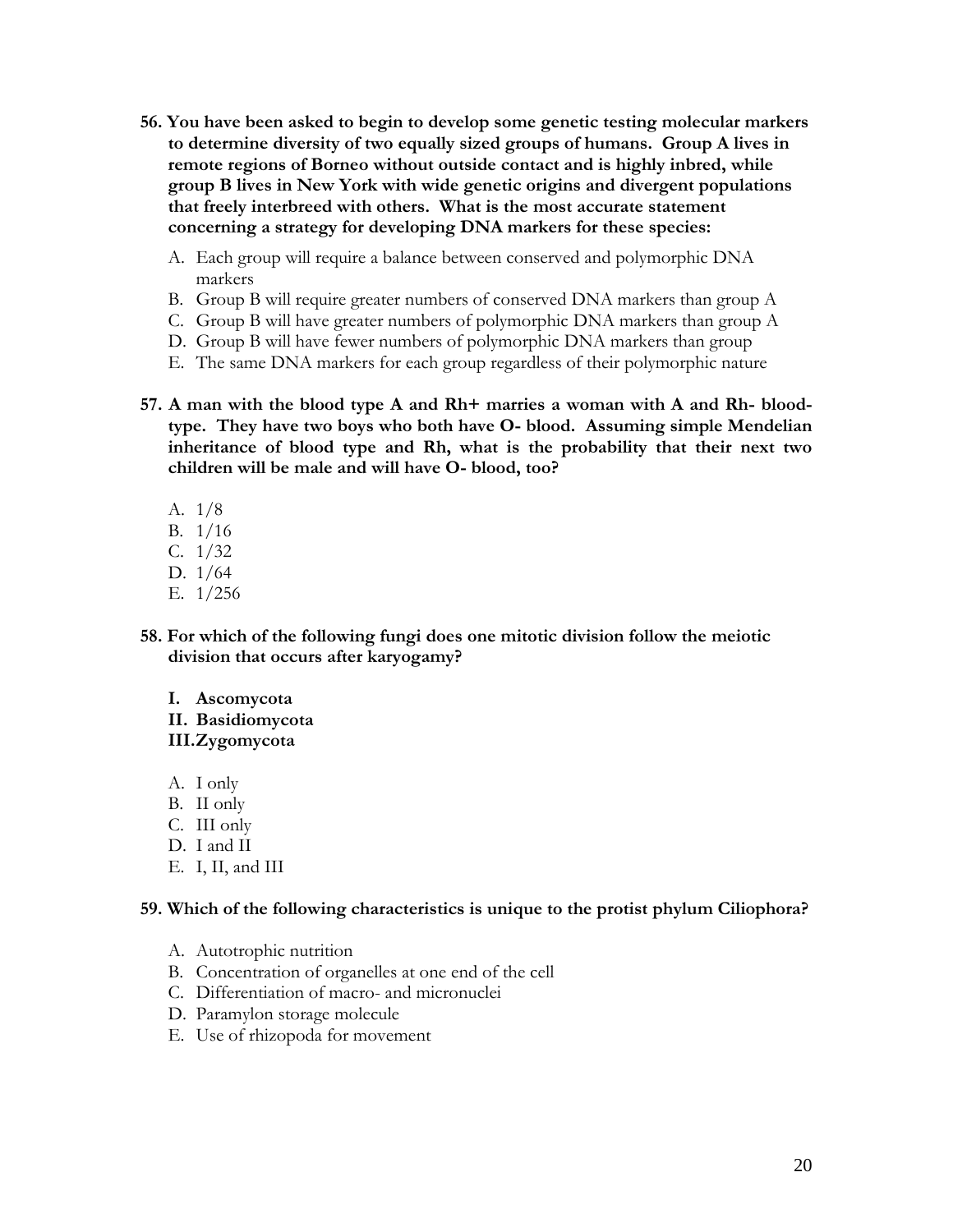# **60. Heterospory first arose in the:**

- A. Bryophytes
- B. Ferns
- C. Lycophytes
- D. Psilophytes
- E. Sphenophytes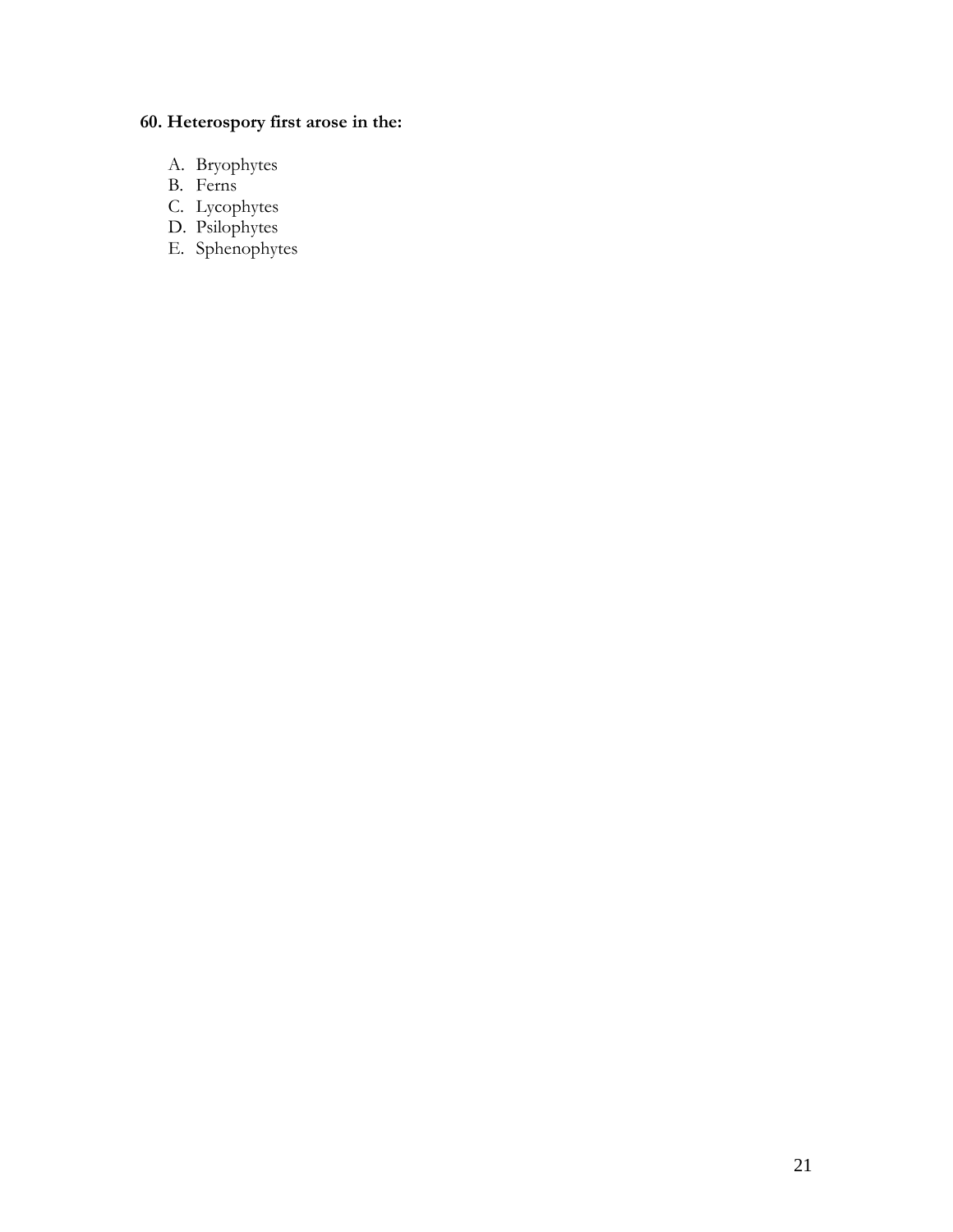# **PART B**

**Use the labels in the diagram below to answer the questions 61 to 65. Using the labels of the picture to answer the questions below:**



**You are a scientist hunting for enzymes involved in various aspects of cellular metabolisms. Which organelle would you want to isolate and analyze if you are looking for (fill in the relevant organelle label in the sentences below):**

- **61. Enzyme that is involved in DNA replication \_\_\_\_\_ \_\_\_**
- **62. Enzyme involved in producing large amounts of ATP \_\_\_\_\_\_\_**
- **63. Enzyme attaching sugar molecules to proteins \_\_\_\_\_\_\_\_\_**
- **64. Enzyme involved in protein synthesis \_\_\_\_\_\_\_\_\_**
- **65. DNA \_\_\_\_\_\_\_\_**

**66. How do polypeptides find their way from the site of synthesis on the cytoplasmic ribosome to the place of their destination in the peroxisome?**

- A. Without signals
- B. By specific transport along the cytoskeleton
- C. By specific carboxy-terminal targeting signals
- D. By specific vesicular transport
- E. By transport within the ER
- **67. In the lab, you are running an SDS-PAGE, but you realize that you forgot to add DTT, a reducing agent, when you were loading the gel. Which amino acid residue will this affect?**
	- A. Cysteine
	- B. Serine
	- C. Glutamate
	- D. Lysine
	- E. Methionine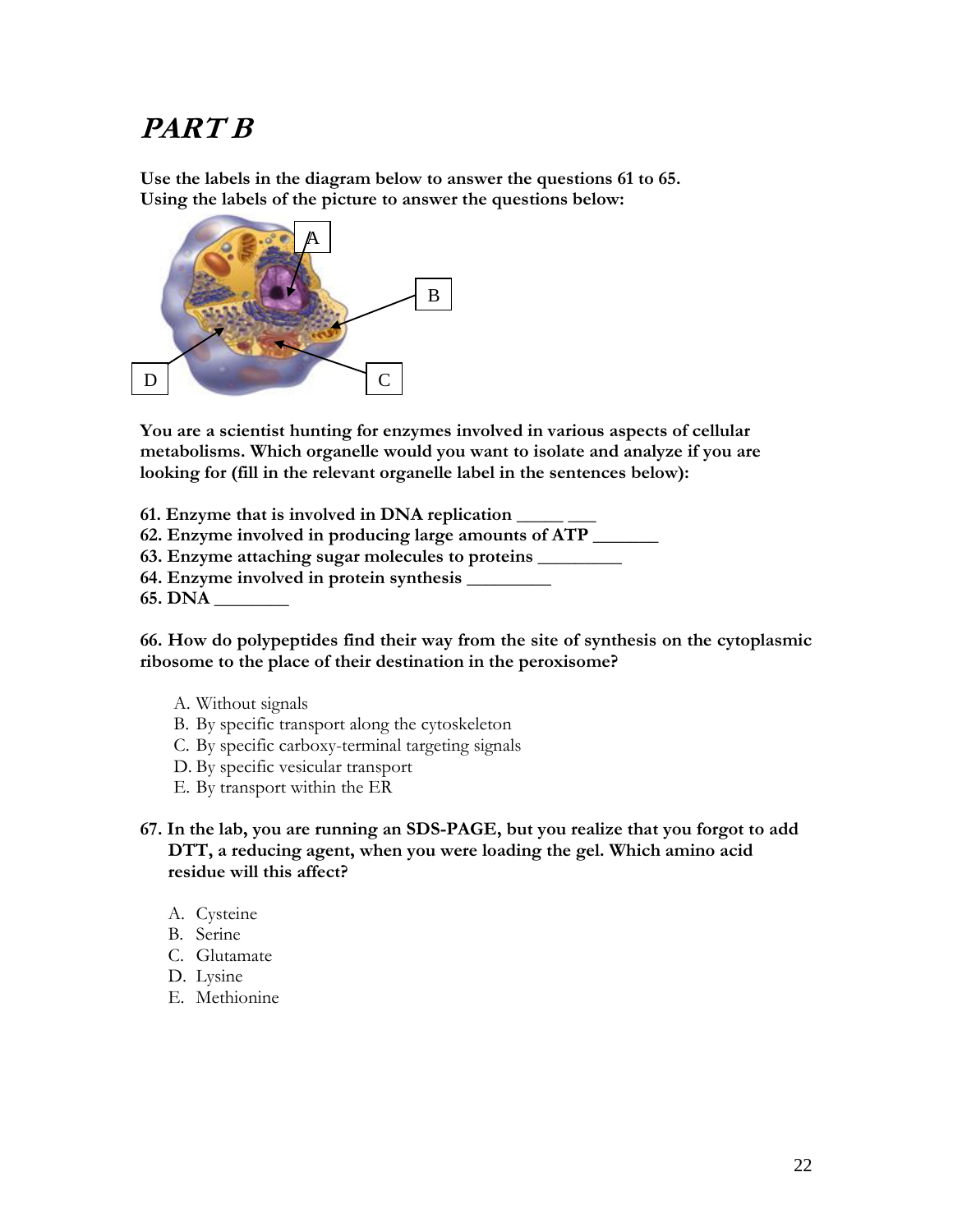**68. Sequencing reactions involve many of the same reagents as PCR, with one major exception: a modified version of dNTPs is used. Which of the following should be included in a sequencing reaction but not a PCR?**



A.

B.

C.

D.

E.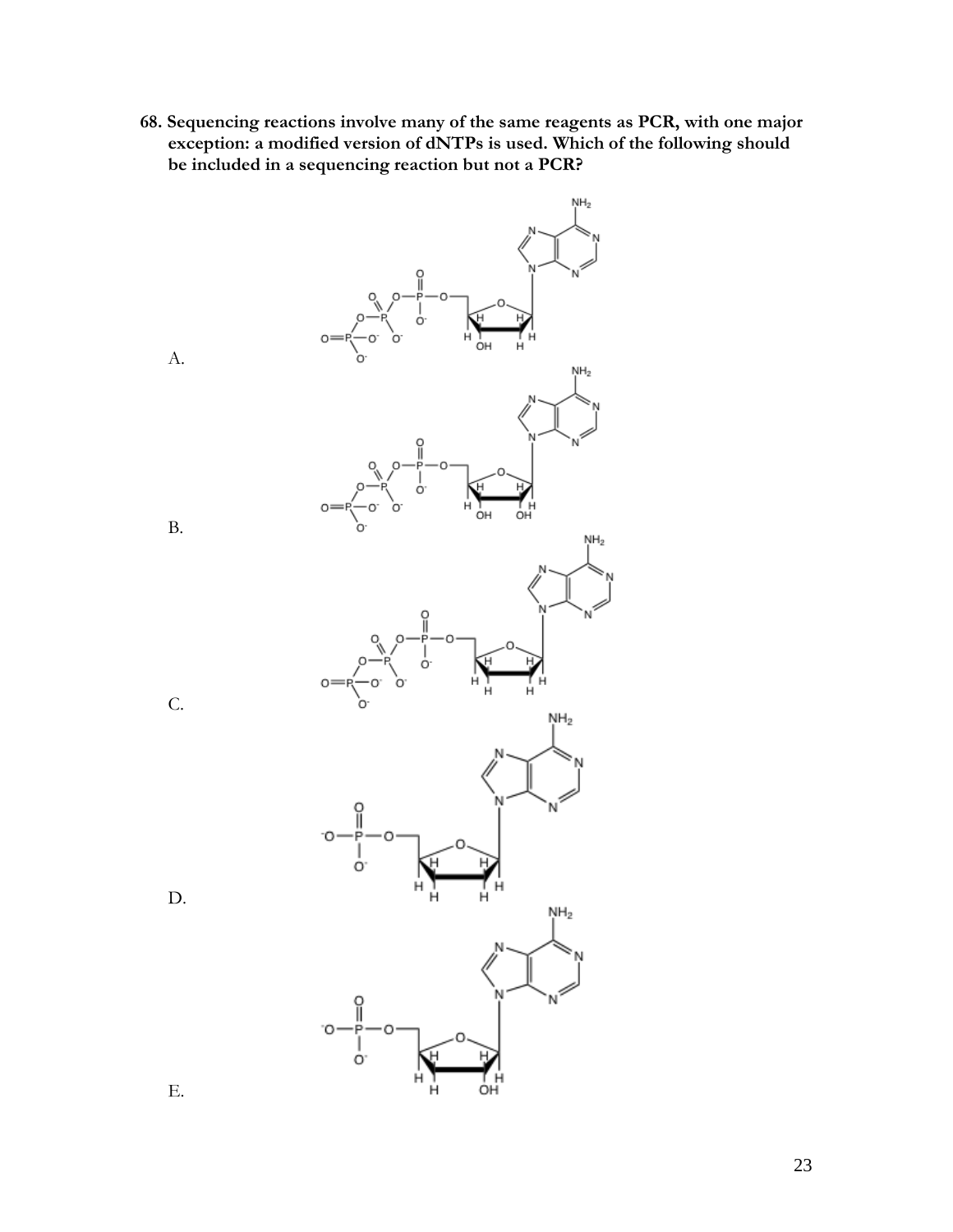# **69. A human liver cell and a plant cell from the cortex of a root are placed in a beaker of distilled water. What will most likely occur?**

- A. Both cells will be in osmotic balance with the water and neither will swell or shrink
- B. The liver cell will shrivel, while the plant cell will become flaccid and the plasma membrane will pull away from the cell wall
- C. The liver cell will shrivel, while the plant cell will become very turgid
- D. The plant cell will become flaccid and the plasma membrane will pull away from the cell wall, while the liver cell will swell and may even burst
- E. The plant cell will become very turgid, while the liver cell will swell and may even burst

# **70. You are given an unknown organism to study. Upon examination, you find that it does not have a nuclear membrane or mitochondria, which structure(s) below would it possess?**

- A. Chloroplast
- B. Endoplasmic reticulum
- C. Ribosomes
- D. Lysosome
- E. 9+2 Cilia

# **71. The velocity of carrier-mediated diffusion across cellular membranes:**

- A. Can increase up to a maximum value
- B. Does not depend on saturation of the carrier
- C. Is always proportional to substrate concentration
- D. Is greater in uniporters than symporters
- E. Varies with substrate concentration in the same way as that observed for simple diffusion

# **72. Why can glycolysis proceed under anaerobic or aerobic conditions while the citric acid cycle is strictly aerobic?**

- A. Enzyme catalysis during the citric acid cycle is regulated by allosteric effectors which include oxygen
- B. Enzymes of glycolysis do not use oxygen as cofactors, while enzymes of the citric acid cycle require oxygen for proper folding
- C. NAD+ for glycolysis can be regenerated through the conversion of pyruvate into lactate under anaerobic conditions
- D. NAD+ is produced during three steps of glycolysis and only one step of the citric acid cycle
- E. Oxygen is a byproduct of the conversion of the glycolytic intermediate glucose-6 phosphate to fructose-6-phosphate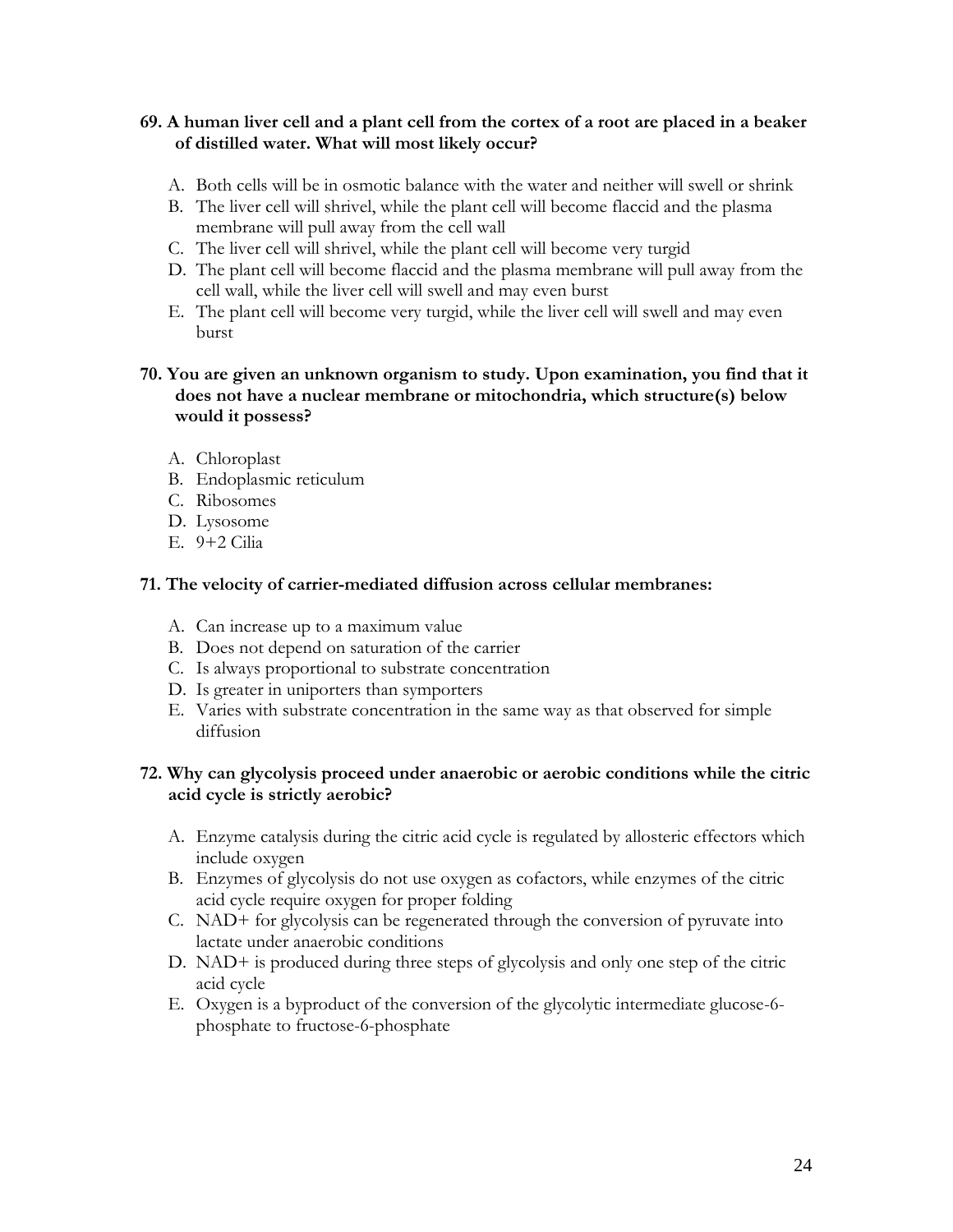- **73. Which of the following are likely to cause cellular changes when injected directly into the appropriate cells cytoplasm?**
	- **I. Triiodothyronine (T<sup>3</sup> )**
	- **II. Cortisol**
	- **III. Insulin**
	- **IV. Epidermal growth factor**
		- A. I, II
		- B. I, IV
		- C. II, III
		- D. II, IV
		- E. III, IV

**74. The tissues in bryophytes which are analogous to the xylem and phloem, respectively, are made of:**

- A. Tracheids, leptoids
- B. Hydroids, leptoids
- C. Tracheids, albuminous cells
- D. Sieve cells
- E. None of the above

# **75. The water potential () of cells in a plant's root are typically around -0.2 MPa. If**  a plant is placed in solution with a water potential  $(\Psi)$  o f -.05 MPa, the plant **roots will**

- A. Become turgid from water moving into the roots
- B. Become flaccid from water moving out of the roots into the water
- C. Be largely unaffected due to the minor difference in water potential
- D. Be unaffected as water potential has nothing to do with water flow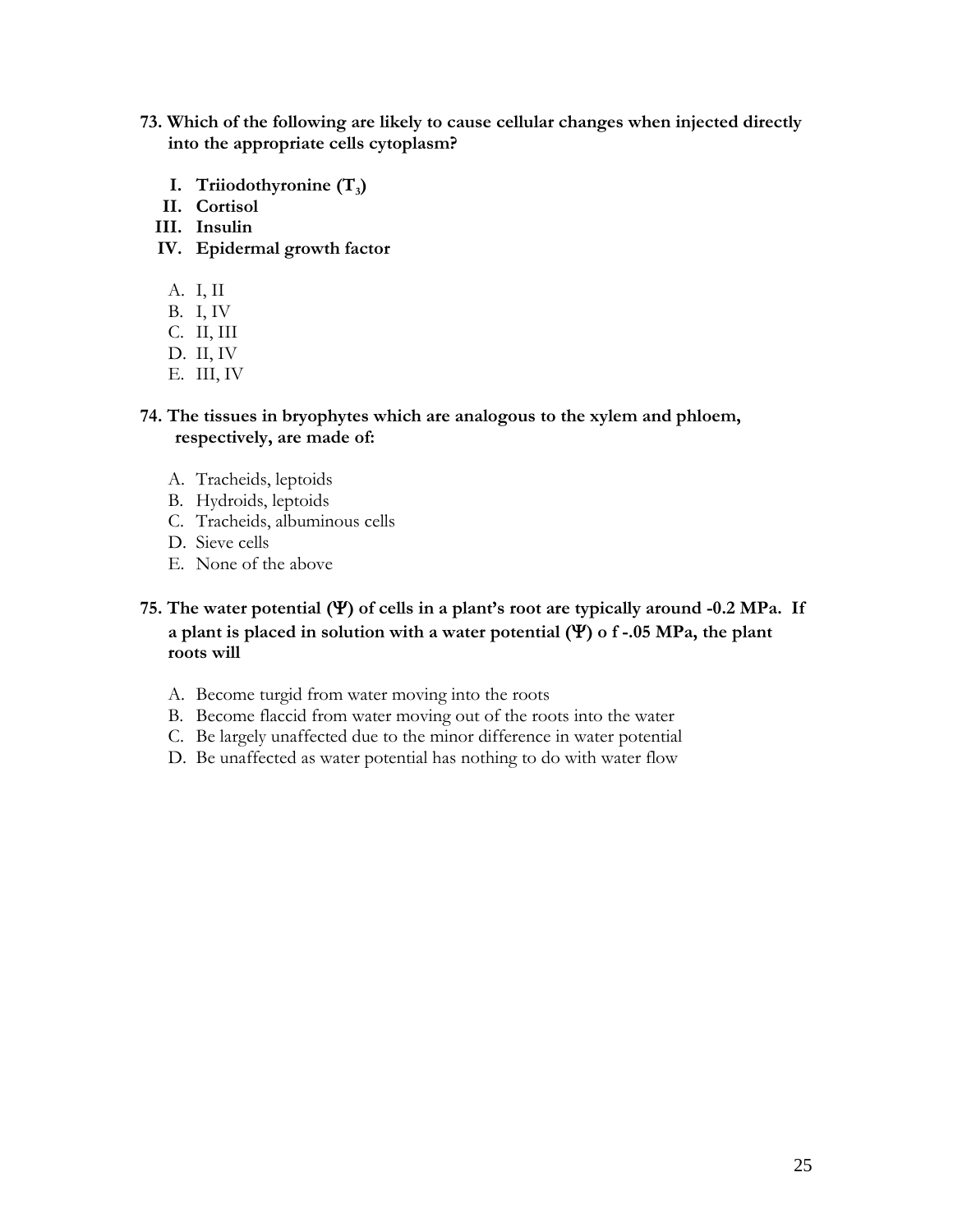**76. The table below shows data from an experiment with two groups of plants. For two weeks, Group I was not fertilized and Groups II was fertilized. The growth in millimeters of each plant was measured for the each group. Based on the results in the chart below, which statement is true?** 

| Group I | Group II |
|---------|----------|
| 3.2     | 6.7      |
| 3.5     | 10.4     |
| 4.0     | 8.7      |
| 2.9     | 9.8      |
| 41      | 11.5     |

#### **Growth (mm)**

- A. Experimental populations contained different sample sizes
- B. After two weeks the mean size of fertilized and unfertilized plants was similar
- C. The unfertilized group has a larger standard deviation than the fertilized
- D. In order to observe any differences the experiment should have been run for longer than two weeks
- E. The fertilized group has a larger standard error than the unfertilized
- **77. The diagram below shows an agar block inserted beneath the tip of a growing grass seedling that is exposed to light from the left. After exposure to light, the block is removed and cut into two halves as shown by the dotted line. These halves are then placed onto a pair of new, straight grass seedlings whose tips have been removed. These seedlings are then grown in the dark. If the agar blocks are placed on these two plants as indicated, which of the diagrams blow shows the expected result?**

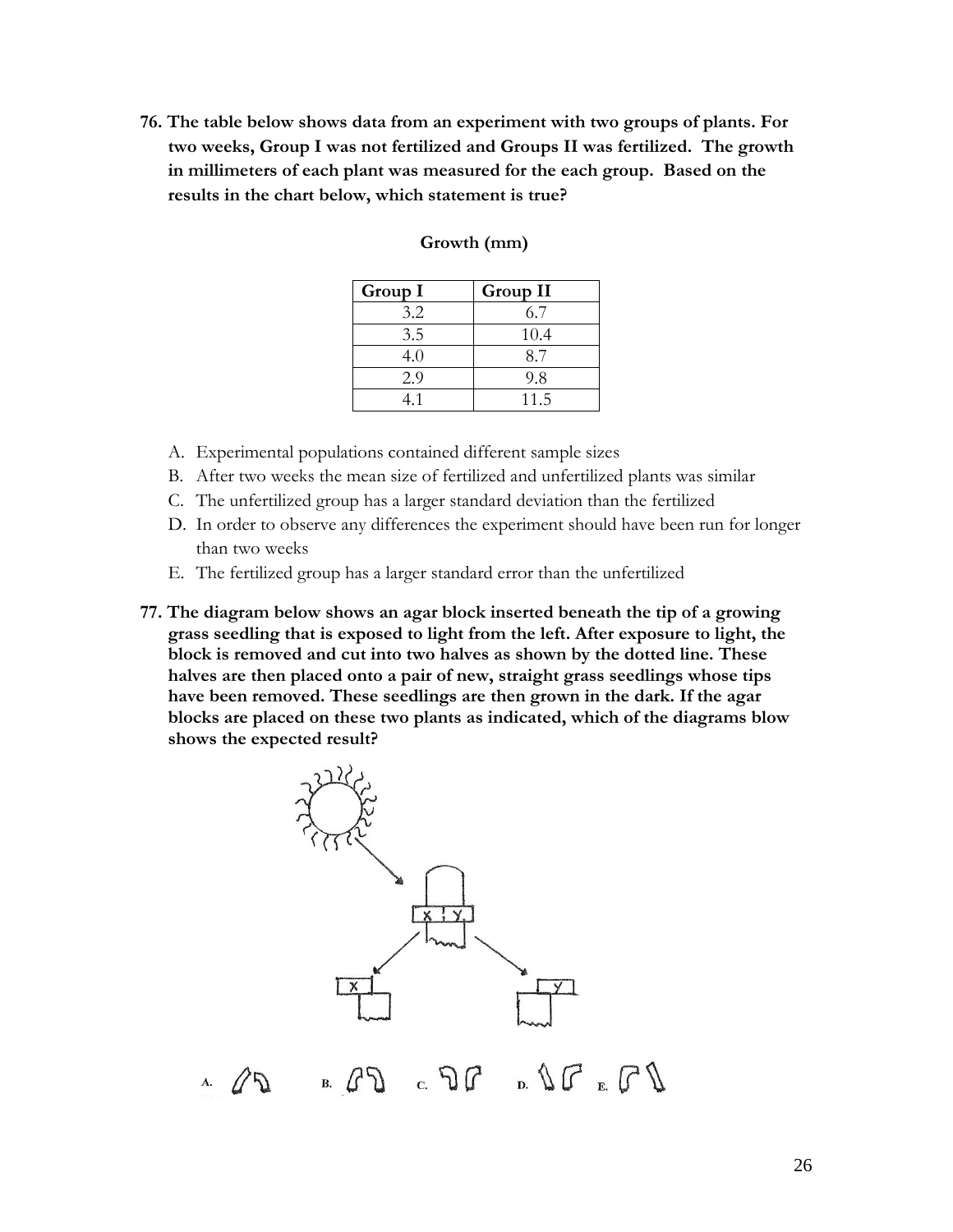#### **78. All but which of the following statements are true about photosynthesis except:**

- A. A plant that could carry out cyclic photophosphorylation but could not perform any other aspects of photosynthesis would release  $O_2$  as a by-product of its metabolism
- B. ATP is synthesized as high energy electrons that are passed along a chain of electron acceptor molecules
- C. Light energy to drive photophosphorylation may first be trapped by the chlorophyll pigments in Photosystem I and then passed to a molecule of P700, which traps it
- D. There are two light events in noncyclic photophosphorylation

# **79. There is a large difference in pH across the thylakoid membrane between the thylakoid compartment and the stroma. From the list given below, choose those that are appropriate in explaining the difference. (Choose A, B, C, or D)**

- **i. The transport of protons into the thylakoid compartment by the electron transfer system**
- **ii. The transport of protons out of the thylakoid compartment into the stroma by the electron transfer system**
- **iii. Protons splitting from water remaining in the thylakoid compartment**
- **iv. Protons splitting from water exiting the thylakoid compartment**
- **v. The removal of hydrogen from the stroma during the reduction of NADP to NADPH**
- **vi. The retention of hydrogen in the stroma during the reduction of NADP to NADPH**
- A. i, iv, and vi only
- B. ii, iv and vi only
- C. I, ii, iii only
- D. i, iv and v only
- E. i, iii and v only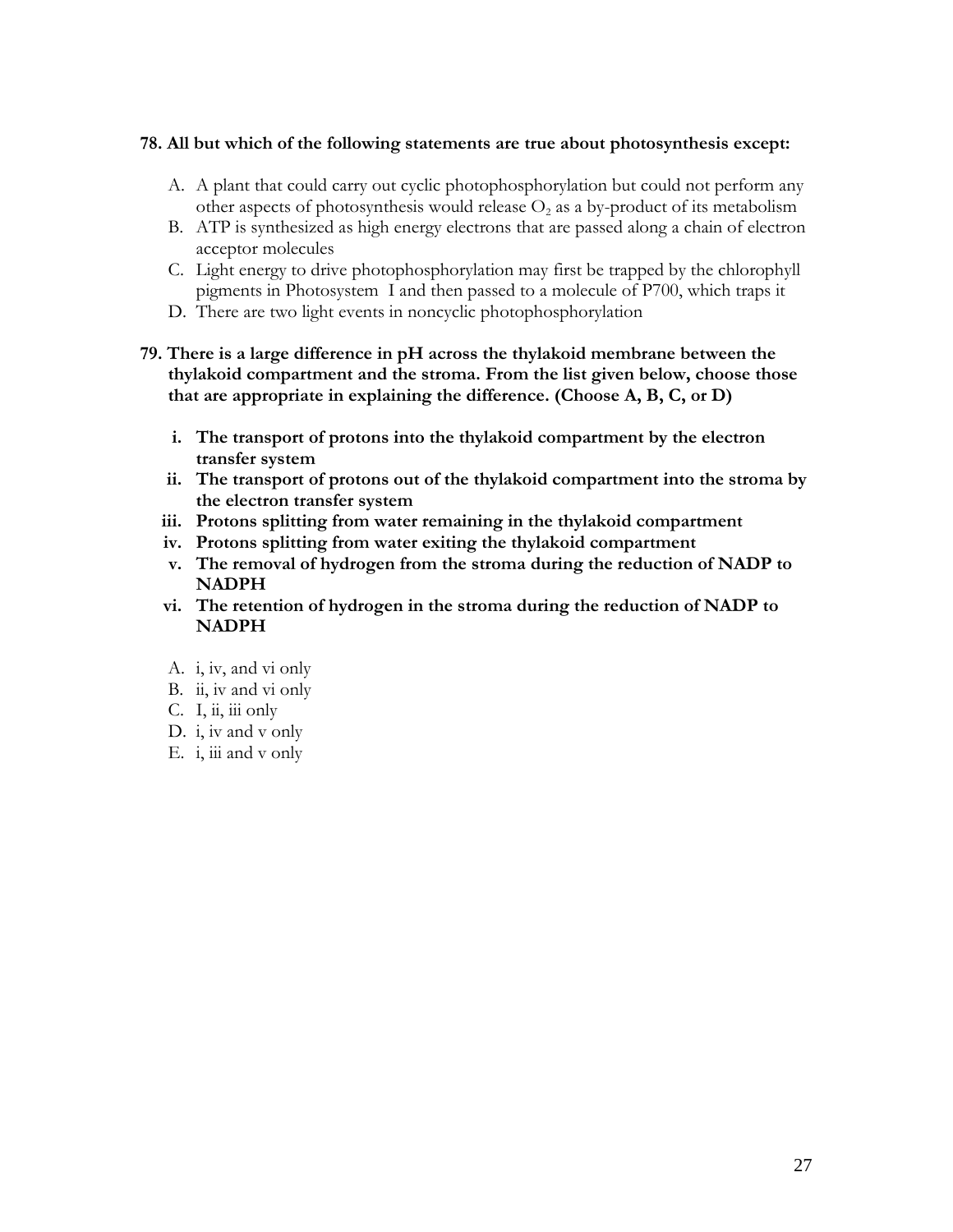- **80. Chloroplasts and mitochondria share similarities. From the following characteristics, use A, B, C, D, or E to select those to both chloroplasts and mitochondria.**
	- **i. both contain ribosomes**
	- **ii. both are single-membrane bounded structures**
	- **iii. both are double-membrane bounded structures**
	- **iv. both undergo reactions that are primarily oxidative in nature**
	- **v. both undergo chemiosmosis**
	- **vi. both have similar, although not identical, electron transfer systems**
	- **vii. both undergo reactions that are primarily reductive in nature**
	- **viii. both contain DNA and RNA**
		- A. i, iii, vi, vii, and viii only
		- B. i iv, vi, vii and viii only
		- C. ii iv, v, vii and viii only
		- D. ii, iii, vi, vii, and viii only
		- E. ii, iv, vi, vi, and viii only

# **81. Plant cells have large vacuoles that comprise as much as 90% of mature cell volume, in contrast to animal cells that typically have vesicles comprising less than 10% cell volume. Which of the following explains this characteristic difference in plant vs. animal cells?**

- A. Most plants do not have well-developed excretory systems and use vacuoles as waste dumps
- B. Vacuoles are an energetically inexpensive way to increase cell size and therefore surface area to intercept light for photosynthesis
- C. Vacuoles accumulate ions and water, contributing to turgor pressure which keeps the plants rigid, despite their lack of skeletons
- D. All of the above
- E. None of the above

# **82. The group of plants that is sister to the euphyllophytes is**

- A. Bryophytes
- B. Lycophytes
- C. Ferns
- D. Charales
- E. Green algae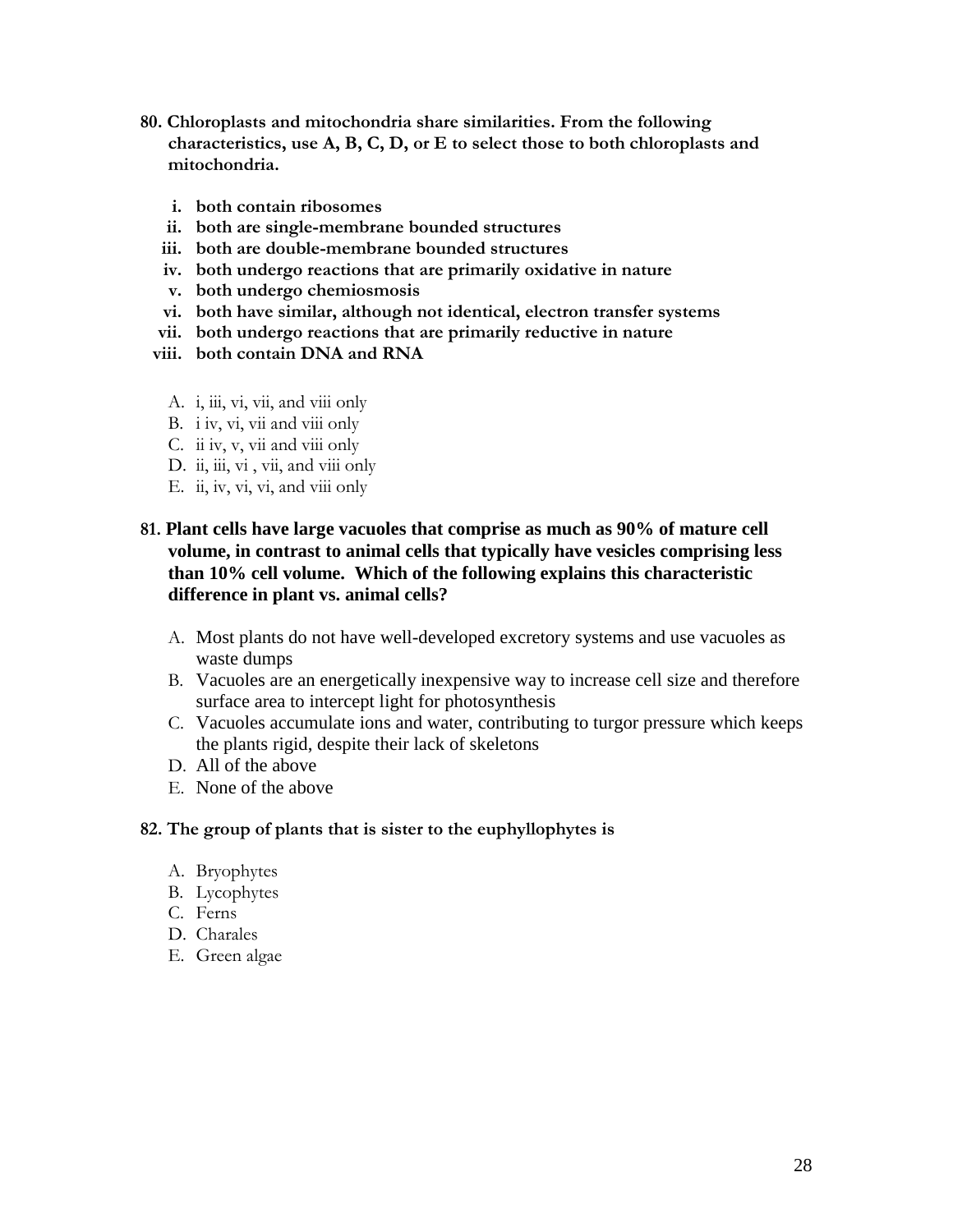- **83. A patient previously diagnosed with Graves' disease (an antibody-mediated autoimmune disorder) comes to your clinic for a routine follow-up exam. Your patient complains of nervousness, fatigue, and diarrhea all of which are worse when they forget to take their medications for Graves. Upon finding a goiter of the thyroid gland, you draw a complete blood screen and assay iodine uptake by the thyroid gland. You expect to find the following:** 
	- A. Decreased iodine uptake by the thyroid gland, decreased serum cholesterol
	- B. Decreased serum TSH, decreased  $T_3$ , increased  $T_4$
	- C. Decreased  $T_3$  and  $T_4$ , increased serum cholesterol
	- D. Increased serum TSH, decreased triiodothyronine  $(T_3)$  and thyroxine  $(T_4)$  levels, increased iodine uptake by the thyroid gland
	- E. Increased calcium, increased serum TSH

**Questions 84 to 88 are based on a virtual experiment. A confluent layer of macrophage cells are grown in two (2), 25 cm<sup>2</sup> tissue culture flasks with appropriate medium containing 10% plasma serum. For the experiment, all medium is removed from the flask and the cells are washed with appropriate buffers to remove all traces of serum and media. E. coli bacteria, suspended in serum free media, are then added or "fed" to the macrophages. The process of E. coli death from phagocytosis was then studied.**

# **84. It is necessary in a phagocytosis study to remove the serum because:**

- A. The complement proteins would have independently killed the bacteria.
- B. The B cells would have independently killed the bacteria.
- C. The natural killer cells would have independently phagocitized the bacteria.
- D. Serum proteins would have inhibited the membrane attack complex (MAC).
- E. Serum proteins would have inhibited the MHC complex.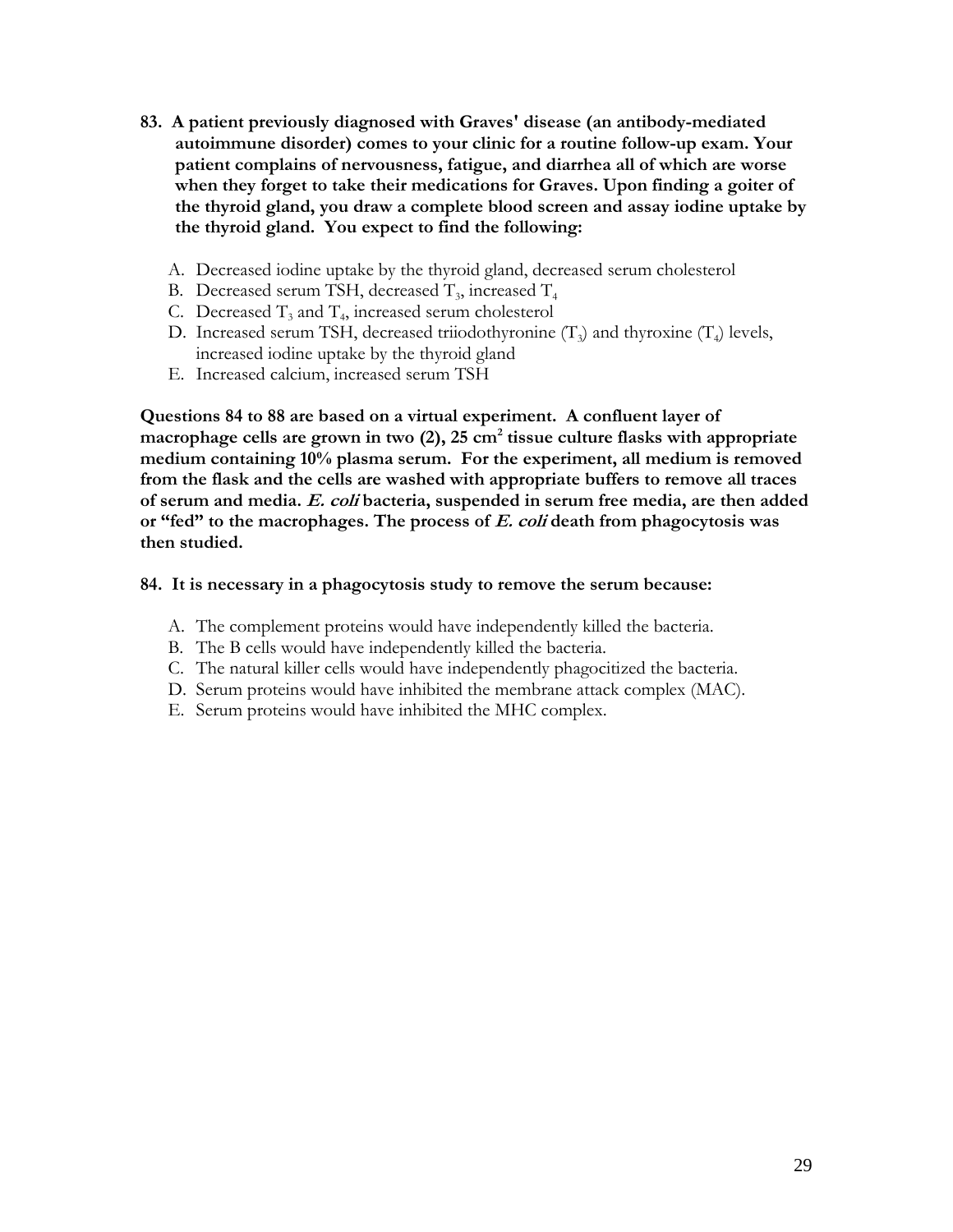**After 30 minutes the cells in flasks in tissue culture flask one (1) and two (2) are washed with appropriate buffers to remove all E. coli. Serum free media is added and the flasks incubated.** 

**85. The macrophage cell notifies other cells of an immunological invader by:** 

- **i. Up-regulating expression of MHC I molecules upon activation.**
- **ii. Up-regulating expression of MHC II molecules upon activation.**
- **iii. Interacting with the complement system.**
- **iv. Acting as an antigen presenting cell.**
- **v. Inactivating viruses once they enter the macrophage.**
- **vi. Decreasing enzymatic production**
- **vii. Increasing enzymatic production**
- A. i, iii, iv, vi
- B. iv, v, vii
- C. ii, iii, iv, vii
- D. ii, iii, iv,  $v$
- E. i, ii, iv, vi

#### **86. During incubation the macrophage and microbe are at war. Which statement is true?**

- A. The macrophage digests the *E. coli* through the oxidative burst.
- B. The *E. coli* protects itself through the oxidative burst.
- C. The oxidative burst is characterized by an increased production of hydrogen peroxide.
- D. A and B
- E. A and C

**The macrophages are then lysed by adding ice cold water. The lysed macrophages and water are then centrifuged and the bacteria isolated from the macrophage debris. The bacteria were suspended, diluted and plated on agar. After 90 minutes, the same procedure was followed for tissue culture Flask 2 and the bacteria were again plated. Bacterial Plates 1 and 2 were incubated for 24 hours.**

#### **87. Why were the macrophages lysed with a brief exposure to ice cold water and not the E. coli?**

- A. Rapid cold-shock results in osmotic lysis.
- B. Gram positive bacteria are impervious to osmotic insult.
- C. The membrane lipid bilayer is impermeable to water.
- D. Lysis occurs only with eukaryotic cells.
- E. Cell walls limit osmotic lysis.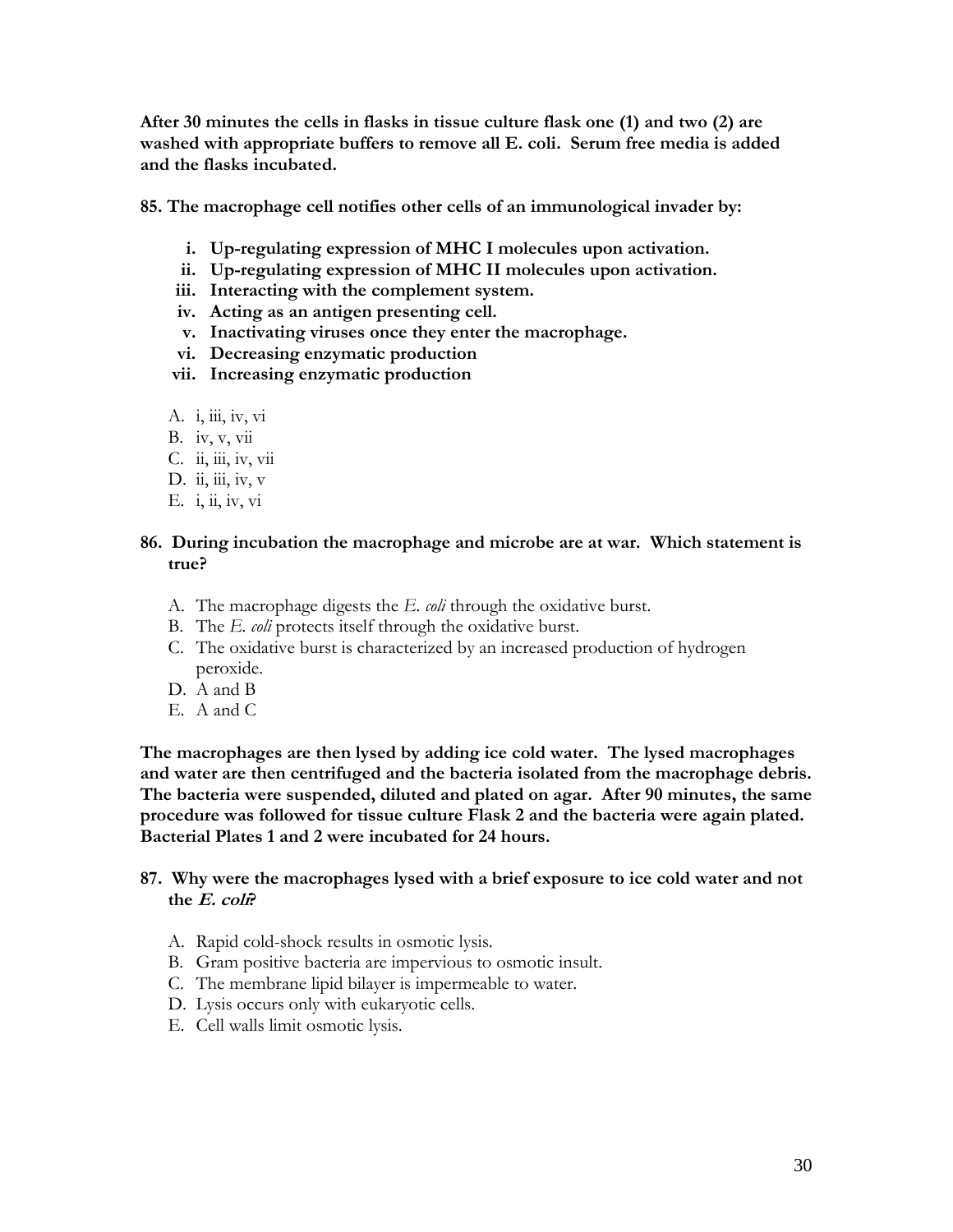# **88. When you compare bacteria plate 1, (45 minutes) and bacteria plate 2 (90 minutes) you would predict:**

- A. Equal colonies on Plates 1 and 2
- B. No colonies on Plate 1
- C. No colonies on Plate 2
- D. More colonies on Plate 1 than Plate 2
- E. More colonies on Plate 2 than Plate 1

# **89. Why do adults usually die when their body temperature exceeds 105°F, but young children may survive that temperature, at least for a longer period of time?**

- A. Children have a larger relative surface area to volume ratio than adults
- B. Children perspire more profusely than adults
- C. At a higher temperature children's hemoglobin carries more oxygen than adult hemoglobin
- D. Children's proteins are denatured at higher temperatures than adults
- E. Adults lose their ability to sense warmth as they age

**90. When someone already has the flu, they can be given the drug Tamiflu to prevent further spread of the virus. Tamiflu inhibits neuraminidase, an enzyme on the surface of the influenza virus. Below is a diagram of the activity of neuraminidase. How would inhibiting neuraminidase preventing further spreading of influenza?**



- A. Influenza particles will no longer be able to attach to host cells
- B. Receptors containing sialic acid will not be cleaved. These receptors are needed to make influenza virulent.
- C. Receptors containing sialic acid will not be cleaved. Thus, new virions will not be released and no new infections can occur.
- D. If neuraminidase is not active, hemagglutinin can not function. This would render the virus non-virulent.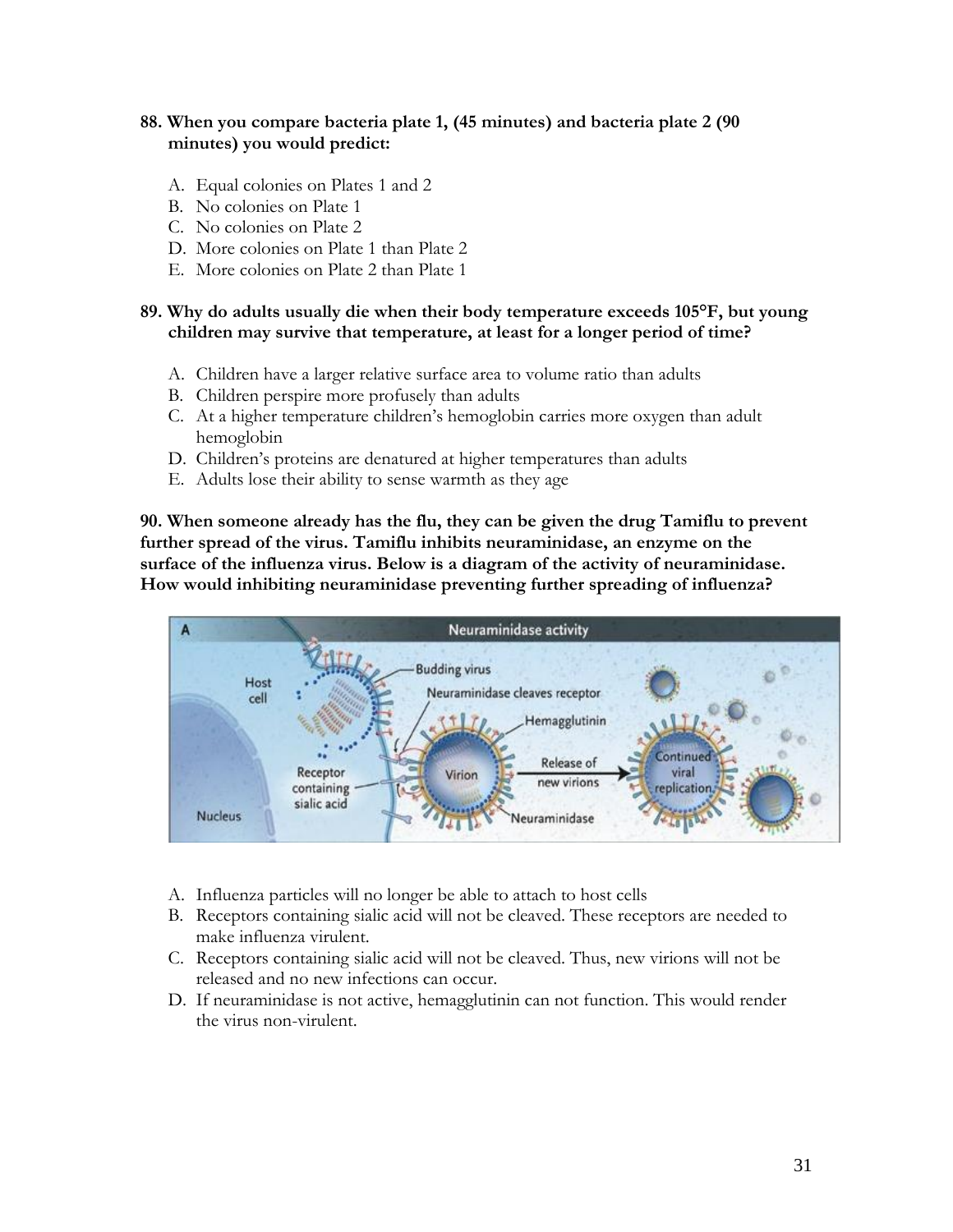**91. The following graph shows the pressure-volume curve of a mammalian lung when it is removed from the body and filled under two conditions. One condition is when the lung is inflated with air and the second is when it is inflated with saline solution (the entire lung is filled with saline). In both instances the excised lungs retained the thin film of liquid that lines the respiratory alveoli.**



#### **Based on the data presented in the graph, which of the following statements is true?**

- A. The lung cannot increase its volume if it is filled with saline instead of air.
- B. Surface tension created by the air-liquid interface on the alveolar surface increases the work needed to inflate the lung.
- C. Resistance to flow of fluids through the respiratory passageways is greater than is the resistance to flow of air, so more work is needed to inflate the lung with saline than with air.
- D. Lung compliance is independent of infusion media.
- E. The work required to inflate the lungs with air at small volumes is less than the work required to inflate the lung at large volumes.

# **92. Polarity in the developing Drosophila embryo is determined by a(n):**

- A. Expression of the gap protein hunchback throughout the embryo
- B. Protein gradient of the segmentation protein *engrailed*
- C. Protein gradient of the *bicoid* protein expressed from maternal mRNA
- D. Protein gradient of the gap protein *hunchback*
- E. Expression of the segmentation protein engrailed throughout the embryo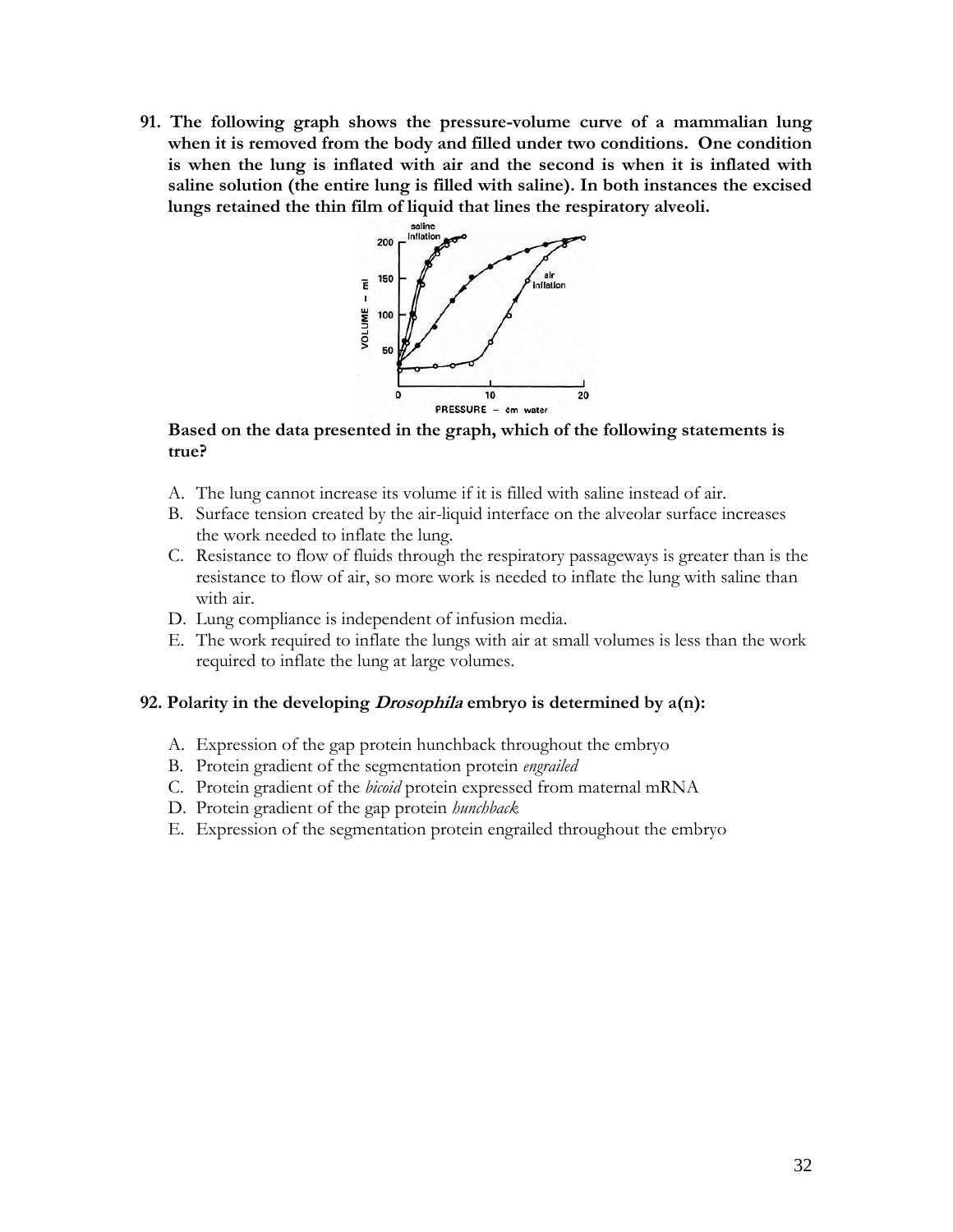- **93. An extremely high dose of HMG-CoA reductase inhibitor would severely disrupt which of the following processes?**
	- **I. Synthesis of bile salts**
	- **II. Formation of bilirubin**
	- **III. Production of surfactant**
	- **IV. Aldosterone synthesis**
	- **V. Vitamin D synthesis**
	- A. I, II, and IV
	- B. I, III, and IV
	- C. I, IV, and V
	- D. II and IV
	- E. III, IV, and V

#### **94. A child is born with erythroblastosis fetalis. Which of the following is an acceptable explanation for the observed pathology?**

- A. The child must be the first conceptus of the mother
- B. The mother was treated with the carcinogen *Rhogam* during pregnancy
- C. Anti-D antibodies were generated into the mother by a previous pregnancy
- D. The father must be Rh-negative
- E. Erythroblastosis fetalis leads to decreased red blood cell synthesis

# **95. Substances that excite β2 adrenergic receptors (β -agonists) are used to treat asthma and COPD (Chronic Obstructive Pulmonary Disease). These drugs can have significant side effects including:**

- A. Decreased sensitivity to inflammation, inhibition of uterine contraction, hypotension
- B. Hypotension, increased blood pressure, decreased plasma potassium
- C. Hypertension, dizziness, vasoconstriction
- D. Bronchial-dilation, increased uterine contraction, increased serum angiotensin
- E. Dizziness, bronchial-constriction, decreased sensitivity to inflammation

#### **96. The 4 layers of the digestive tract from the inside out are:**

- A. Serosa, muscular layer, mucose, submucosa
- B. Serosa, muscular layer, submucosa, mucosa
- C. Mucosa, submucosa, muscular layer, serosa
- D. Submucosa, mucosa, serosa, muscular layer
- E. Muscular layer, serosa, mucosa, submucosa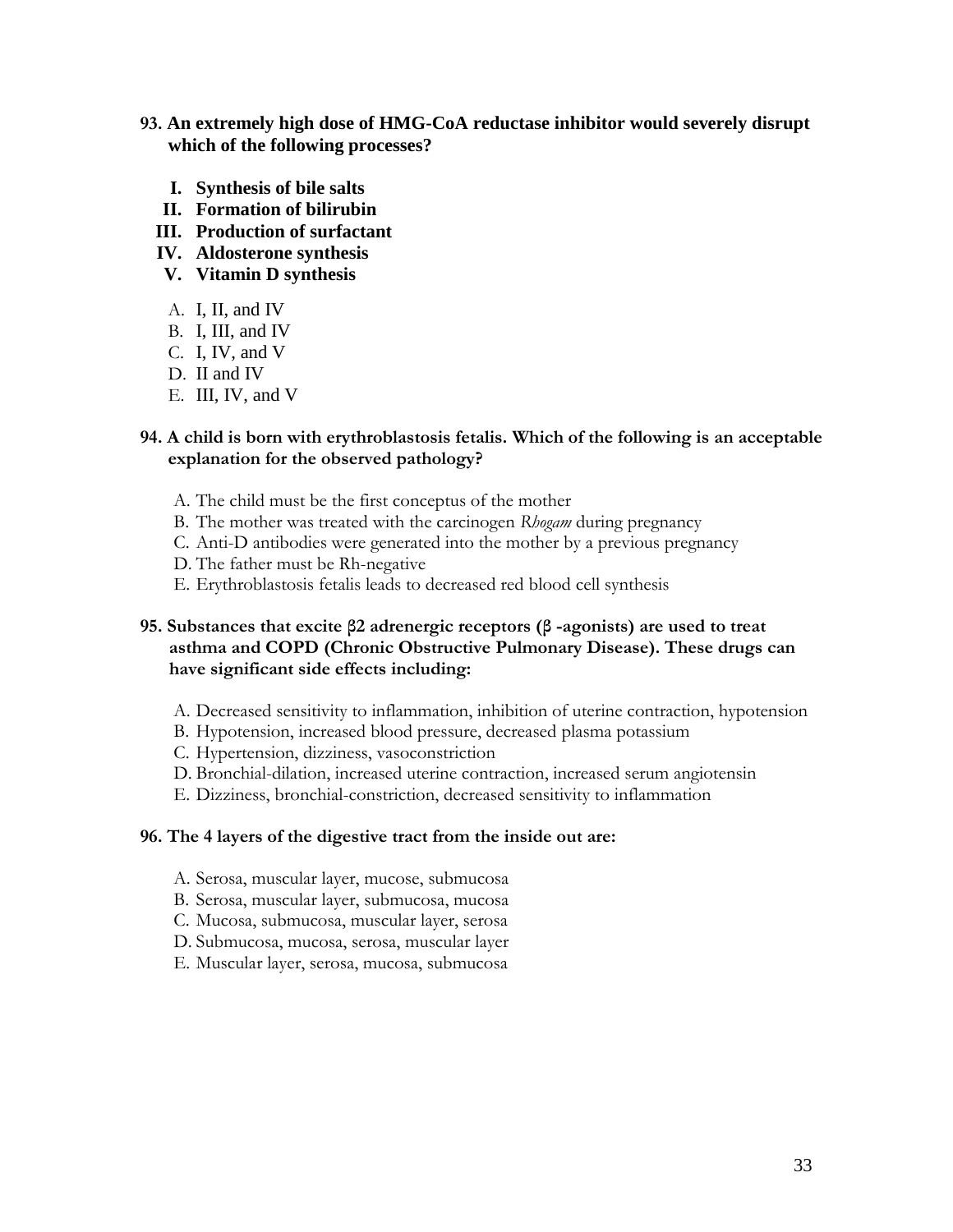- **97. Trace the flow of filtrate through the nephron as it enters the kidney through the renal artery.**
	- **1. Proximal convoluted tubule**
	- **2. Collecting duct**
	- **3. Descending limb of loop of Henle**
	- **4. Bowman's capsule**
	- **5. Distal convoluted tube**
	- **6. Ascending limb of loop of Henle**
	- A. 4,1,3,6,5,2
	- B. 4,1,6,3,5,2
	- C. 4,5,6,3,1,2
	- D. 4,5,3,6,1,2
	- E. 4,6,3,1,5,2

#### **98. Which of the following may represent advantage(s) of a dominance hierarchy?**

- A. Suppression of aggression among conspecifics
- B. Ensures food access for high ranking individuals
- C. Reduction of the effects of lethal combat
- D. A and B only
- E. A, B, and C

#### **99. Select the mating system that best describes the following exemplary species/characteristics:**

- **Very large testes relative to body size**
- **No male parental care**
- **Females advertise oestrus**
- A. Dispersed
- B. Promiscuity
- C. Monogamy
- D. Polyandry
- E. Polygyny

# **100. For certain fishes that maintain feeding territories that they must patrol against intruders, the most successful individuals will be those maintaining:**

- A. Very large territories compared to their size
- B. Very small territories compared to their size
- C. Intermediate sized territories compared to their size
- D. Cooperation with individuals of the same species
- E. Groups of females to capture prey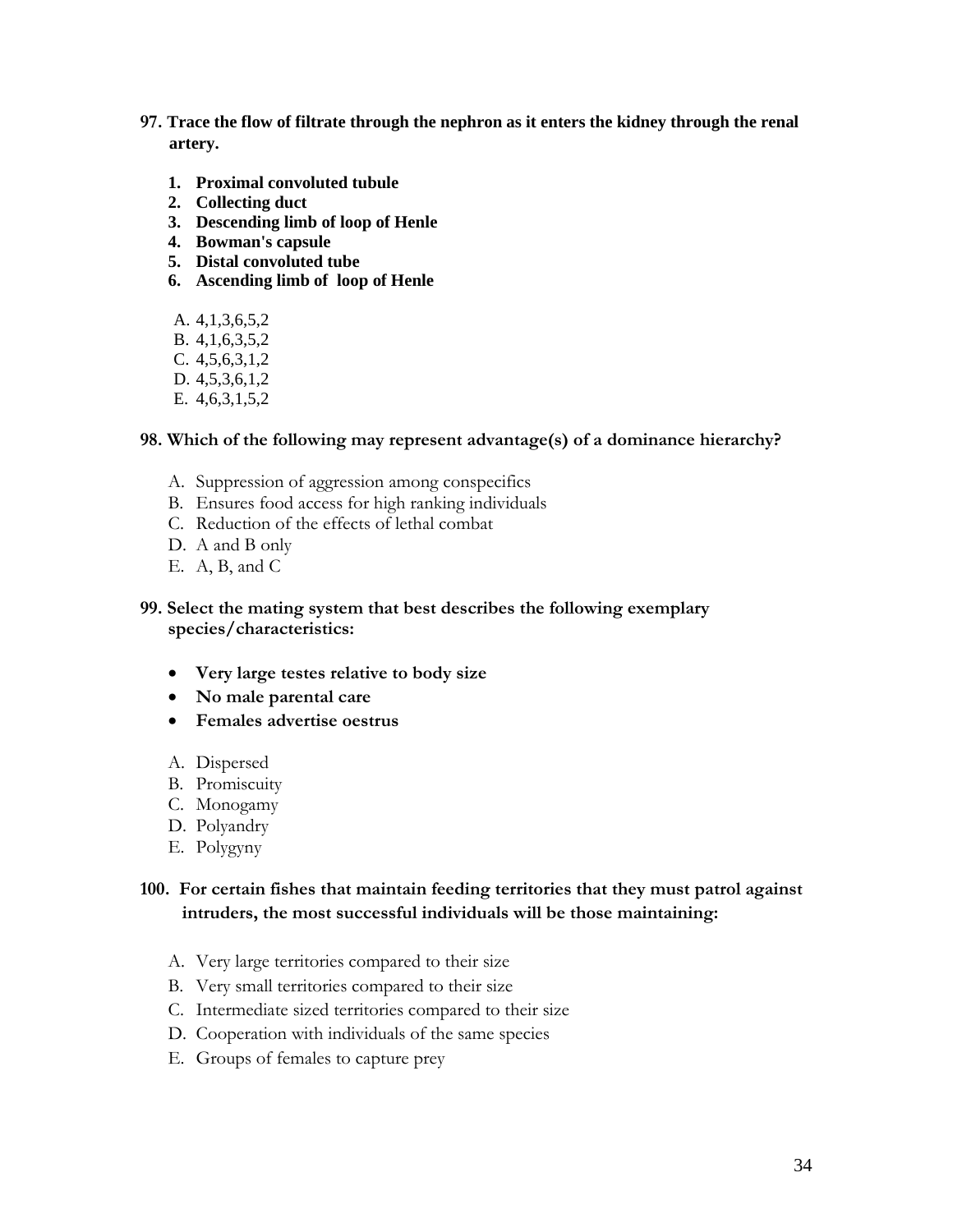**101. Two cultivars of the 4-o' clock plant (Mirabilis jalapa) are reciprocally crossed. When pollen from cultivar A pollinates cultivar B, all the offspring are nonvariegated (all green). When pollen from cultivar B pollinates cultivar A, some of the offspring are variegated (having green and white patches), some are green, and some are white but die as seedlings.**

**Which of the following statements are true?**

- **1. Cultivar A is variegated**
- **2. Cultivar B is variegated**
- **3. A portion of chloroplasts in variety A carry a mutation for chlorophyll synthesis**
- **4. The pollen's genotype determines variegation in this cross**
- **5. Variegation is a lethal recessive phenotype**
- A. 2, 4 only
- B. 2, 4, 5 only
- C. 1, 3 only
- D. 1, 2, 5 only
- E. 1, 2, 3, 4, 5
- **102. In bacteria, the elongation factor EF-Tu binds aminoacyl-tRNAs and transports them to the A site of the ribosomal large subunit after translation has been initiated. Which amino acid's aminoacyl-tRNA does not need EF-Tu to enter the ribosome**?
	- A. Phenylalanine
	- B. Proline
	- C. Lysine
	- D. Glycine
	- E. Formylmethionine

#### **103. The Telome Theory describes the evolution of**

- A. Euphyllophyte leaves
- B. Lycophyte leaves
- C. Plant meristems
- D. Roots from shoots
- E. Vascular tissues

#### **104. Plesiomorphy refers to a character that is**

- A. Ancestral
- B. Derived
- C. Distributed among taxa
- D. No longer found in extant taxa
- E. Unique to a given taxon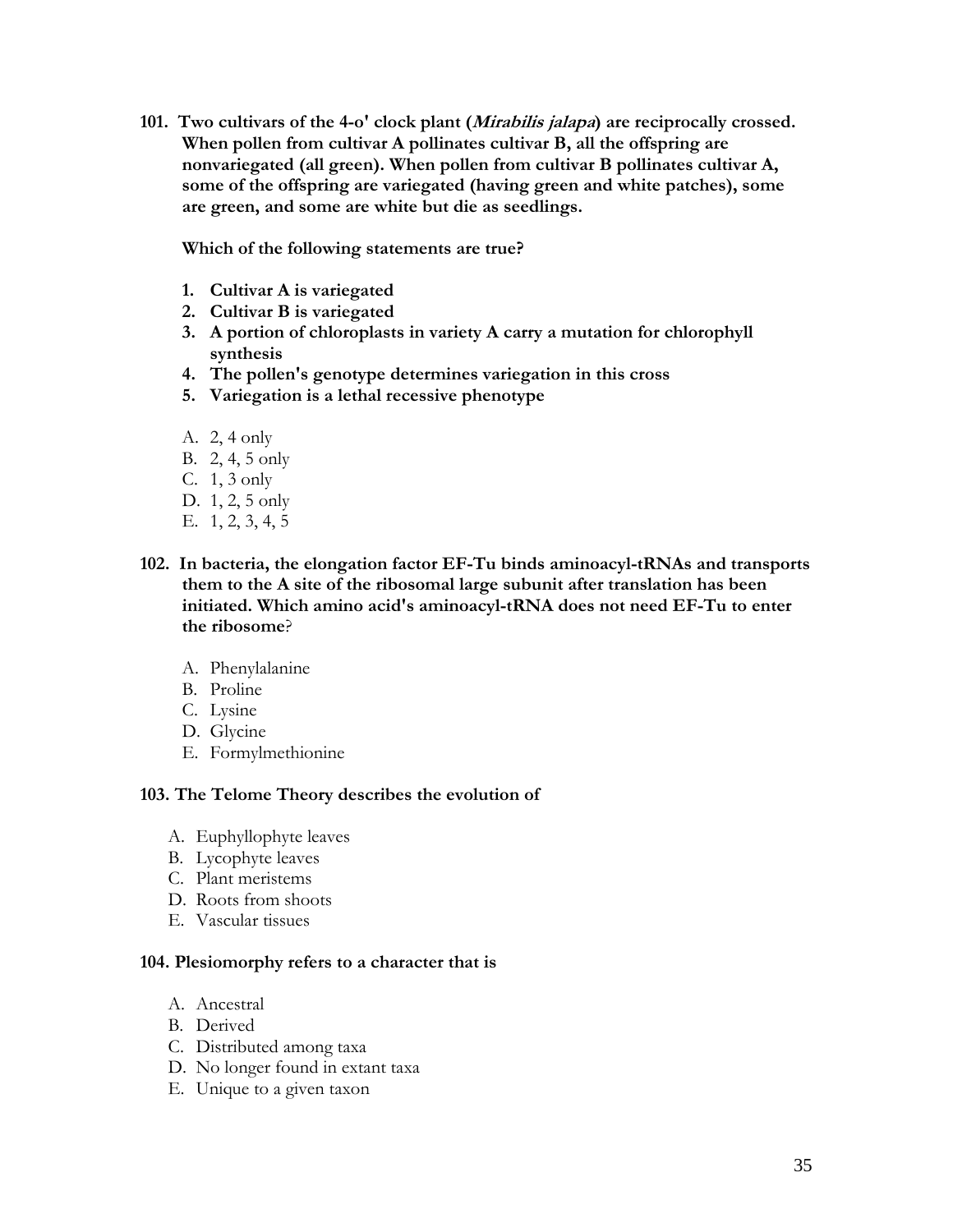**105. A recessive phenotype was discovered in two unrelated families. A man from one family marries a woman from the other family. They have five children [see the pedigree below]. Assume the recessive phenotype is completely penetrant. If so, what is the genotype of the starred individual?** 



- A.  $D^1D^2$
- B.  $D^1d^2$
- C.  $d^1D^2$
- D.  $d^1d^2$

# **106. Which statement is true according to Darwin's theory of evolution through natural selection?**

- A. Species adapt until reaching an optimal form
- B. Individuals evolve as a function of their environment
- C. Species producing many offspring are more adapted than those producing few
- D. The number of offspring produced by an individual is related to both the traits of the parents and the environment
- E. In a population undergoing natural selection most mutations lead to new species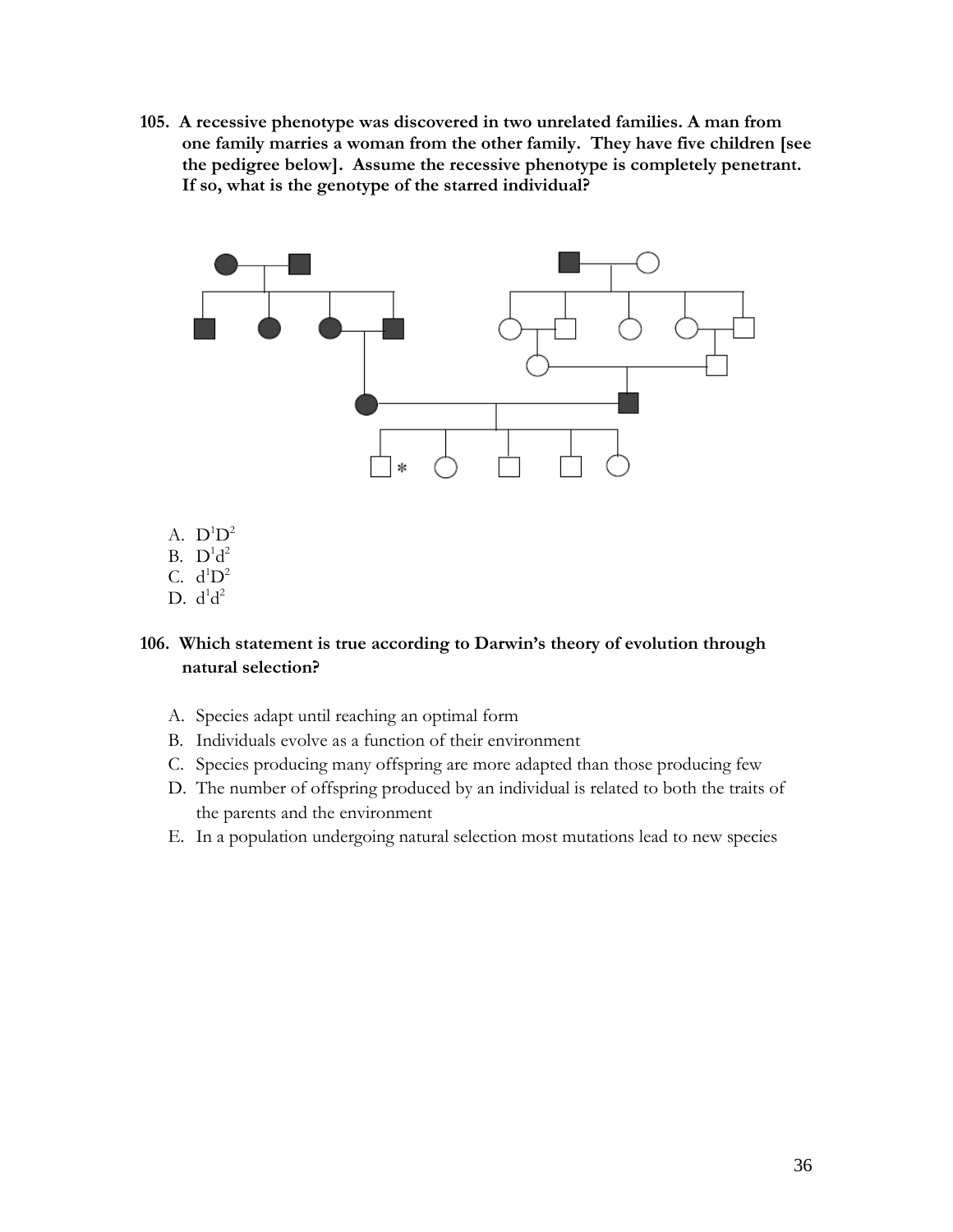**For Questions 107 to 110, use the following information: You are studying a population of penguins found on an island near Antarctica, and discover that some have blue feet, while others have orange.** 

- **107. You count 16 blue-footed penguins and 84 orange-footed penguins. Assuming that foot color is determined by two different alleles of one gene, where the orange foot allele is dominant to the blue foot allele, and that the population is in Hardy-Weinberg equilibrium, what is the allele frequency of the orange foot allele?**
	- A. 0.40
	- B. 0.50
	- C. 0.60
	- D. 0.75
	- E. 0.84
- **108. Under the same assumptions as above, what is the frequency of heterozygotes for the foot color gene in this population of penguins?**
	- A. 0.0
	- B. 0.24
	- C. 0.4
	- D. 0.48
	- E. 0.6
- **109. Upon further investigation, it is discovered that 20 of the orange-footed penguins have a small black spot on the bottom of their feet, and that these individuals are the heterozygotes for the foot color gene. Assuming random mating over many generations, one would expect the frequency of blue-footed penguins to approach**
	- A. 0
	- B. 0.04
	- C. 0.07
	- D. 0.1
	- E. Cannot be determined
- **110. Assume the black-spotted orange feet are caused by another gene epistatic to the foot color gene. With random mating over many generations, one would expect the frequency of blue-footed penguins to approach**
	- A. 0
	- B. 0.04
	- C. 0.06
	- D. 0.07
	- E. Cannot be determined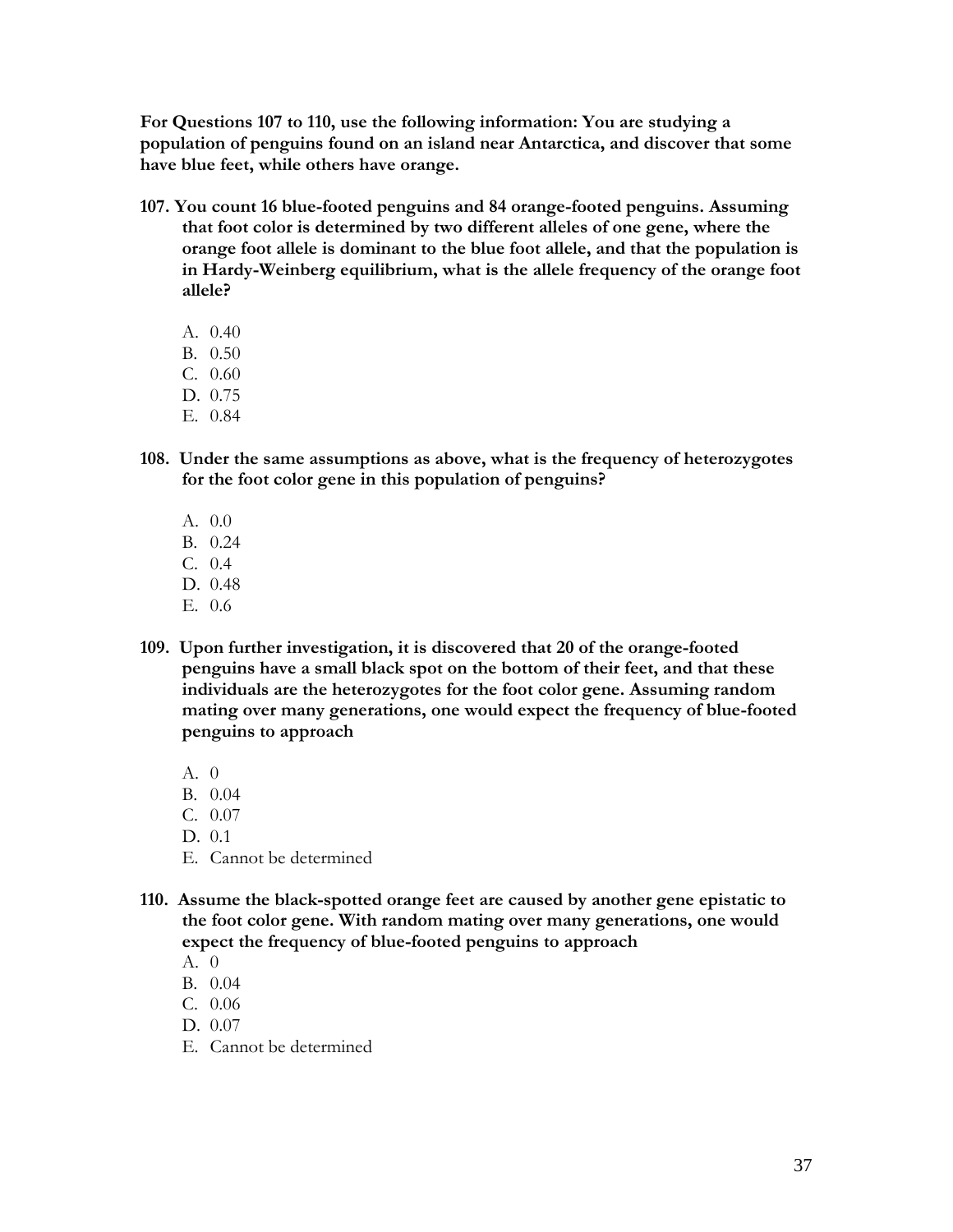**111. In Lycopersicon esculentum (tomato), plants that were homozygous tall with smooth fruit were crossed with plants that were homozygous recessive dwarf with hairy fruit. The F1 plants were test-crossed with the following results:**

| Tall, smooth fruits  | 36  |
|----------------------|-----|
| Dwarf, hairy fruits  | -39 |
| Tall, hairy fruits   | 12  |
| Dwarf, smooth fruits | 13  |

#### **These data indicate that the genes for:**

- A. Height and fruit surface are on different chromosomes
- B. Height and fruit surface are completely linked
- C. Height and fruit surface are linked and 12.5 units apart
- D. Height and fruit surface are linked and 25 units apart
- E. Height and fruit surface are linked and 33 units apart
- 112. A woman with blood type A,  $RH^+$  gives birth to a child with type O, Rh blood. **There are five men who may be the father. The blood types of all five are determined in order to identify the father. Regrettably, only one of the men can be removed from consideration. Of the blood types below, which man can definitely be removed?**
	- A.  $A$ ,  $Rh^+$
	- $B.$  O,  $Rh^+$
	- $C. B, Rh<sup>+</sup>$
	- D. B, Rh<sup>-</sup>
	- E. AB, Rh<sup>-</sup>
- **113. Which of the following factors are believed to influence the global latitudinal gradient of species richness? Choose all that apply.**
	- **1. Stability of tropical biomes over time**
	- **2. Actual evapotranspiration**
	- **3. Potential evapotranspiration**
	- A. 1
	- B. 2
	- C. 1, 2
	- D. 1, 3
	- E. 1, 2, 3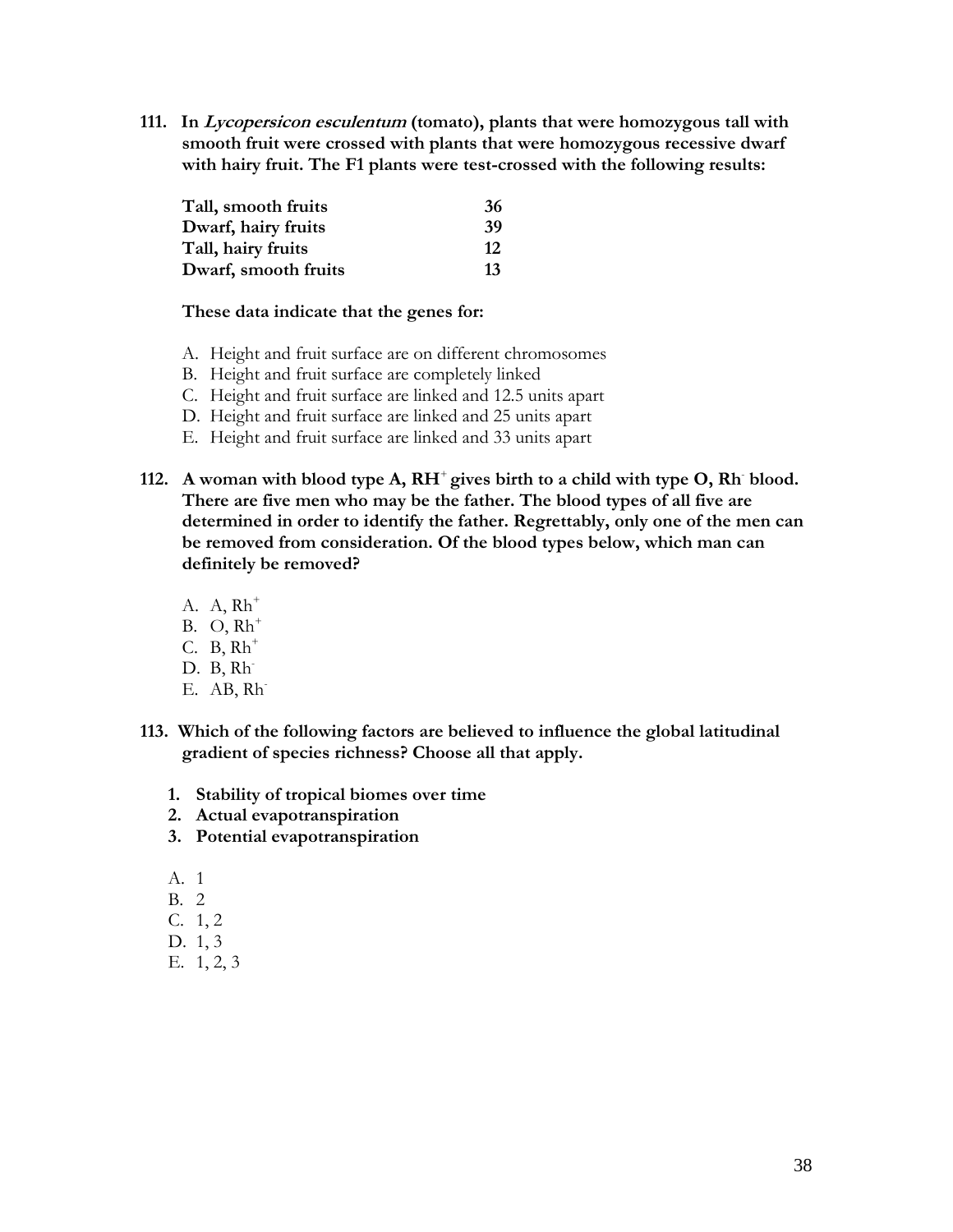# **114. The region of the world with the greatest biodiversity of marine taxa (in total and per area) is the:**

- A. Abyssal plain of the Atlantic Ocean
- B. Southern Ocean (the ocean surrounding Antarctica)
- C. Seas between Southeast Asia and northern Australia
- D. Caribbean Sea
- E. Pelagic zone of the North Pacific

#### **115. Which of the following threaten coral reefs worldwide?**

- **1. Pollution**
- **2. Destruction of mangrove and seagrass communities, which trap and filter pollution from runoff**
- **3. Destructive forms of fishing, such as fishing with dynamite**
- **4.** Ocean acidification due to increasing atmospheric CO<sub>2</sub> concentration
- **5. Diseases of corals**
- A. 1, 2, 5
- B. 1, 3, 4
- C. 3, 4, 5
- D. 1, 2, 3, 5
- E. 1, 2, 3, 4, 5

**Questions 116 to 117 refer to the following paragraph. In Argentina at 32˚ S latitude there are deserts east of the Andes Mountains. In Chile at 18˚ S latitude there are deserts west of the mountains in. Select from the following list of explanations those that best explain these two situations.**

- **i. Easterly winds**
- **ii. Westerly winds**
- **iii. Descending dry air masses**
- **iv. Ascending dry air masses**
- **v. Rain shadow on east side of mountain**
- **vi. Rain shadow on west side of mountain**

**116. The Argentina deserts mentioned above are most likely the result of:**

- A. i, ii, and iii only
- B. i, iv and v only
- C. i, iii, and vi only
- D. iii, and v only
- E. ii, iv and vi only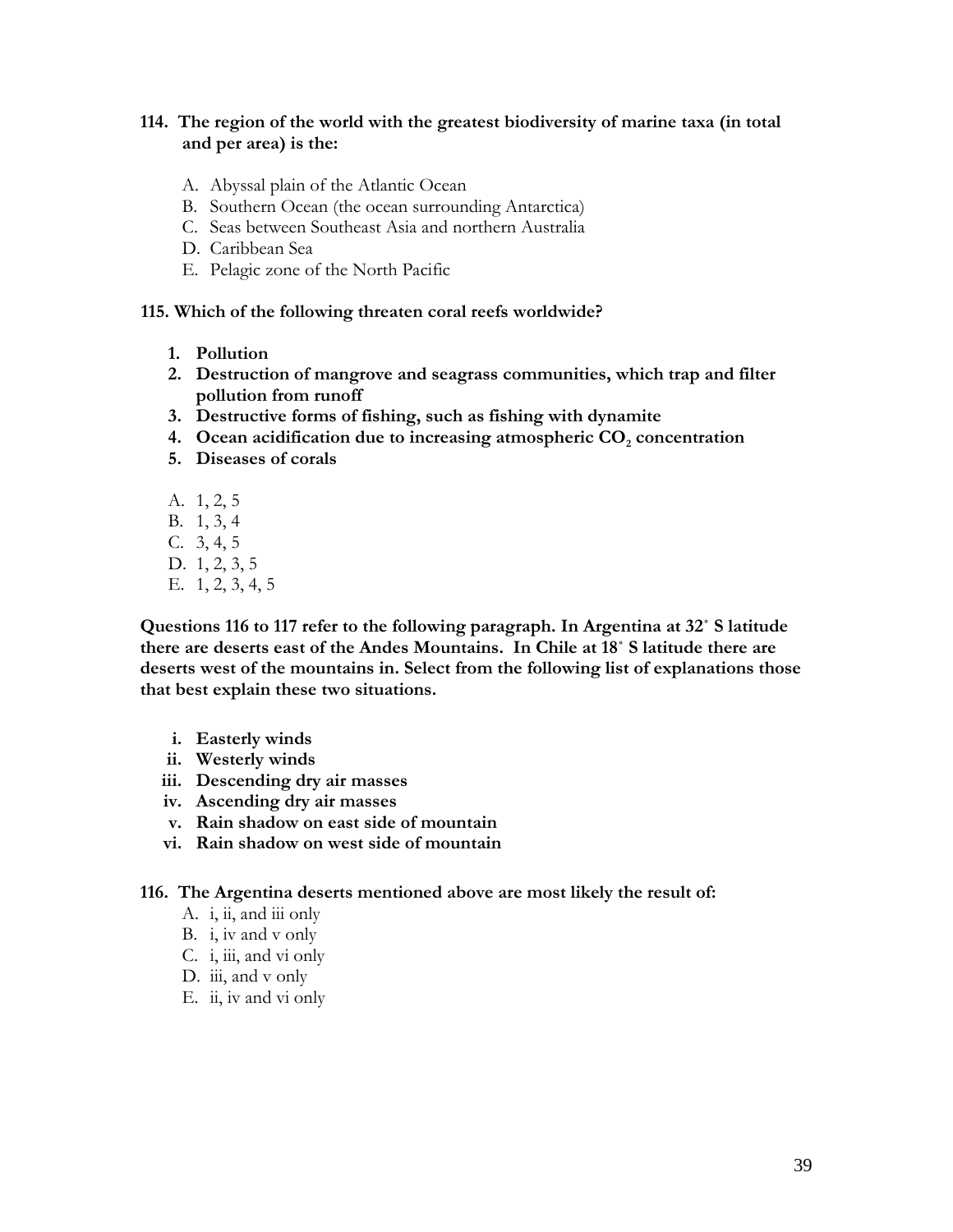#### **117. Chile deserts mentioned above are most likely the result of:**

- A. i and ii only
- B. i and v only
- C. i and iv only
- D. ii and v only
- E. ii and iv only
- **118. The Kingdom of Tonga is an archipelago consisting of 176 islands in the South Pacific. Only 51 of these islands are inhabited by man. A plant population that reproduces annually was found on one of the remote uninhabited islands of Tonga. Two flower-color variants were present, yellow and orange. Flower color is known to be a monogenic trait. The frequencies of the two flower colors were observed annually over a ten-year period. It was noted the proportion of plants with orange flowers steadily declined each year. From these data, it may reasonably be concluded that:**
	- A. The increased frequency of yellow-flowered plants was a result of genetic drift.
	- B. Migration of yellow-flowered plants into the population was the most likely cause of the observed change.
	- C. Mutation occurred more frequently in yellow-flowered plants than in orangeflowered plants.
	- D. Orange-flowered plants had a lower genetic fitness than the yellow-flowered plants.
	- E. Yellow-flowered plants were capable of crossing with other yellow-flowered plants or with orange-flowered plants but orange-flowered plants could only cross with other orange-flowered plants.

# **119. The region of the world with the greatest biodiversity of marine taxa (in total and per area) is:**

- A. Abyssal plain of the Atlantic Ocean
- B. Southern Ocean (the ocean surrounding Antarctica)
- C. Seas between Southeast Asia and northern Australia
- D. Caribbean Sea
- E. Pelagic zone of the North Pacific

# **120. Some populations are characterized by the presence of balanced polymorphism. This condition may be maintained by all of the following EXCEPT:**

- A. Balancing selection
- B. Directional selection
- C. Disruptive selection
- D. Frequency-dependent selection
- E. Natural selection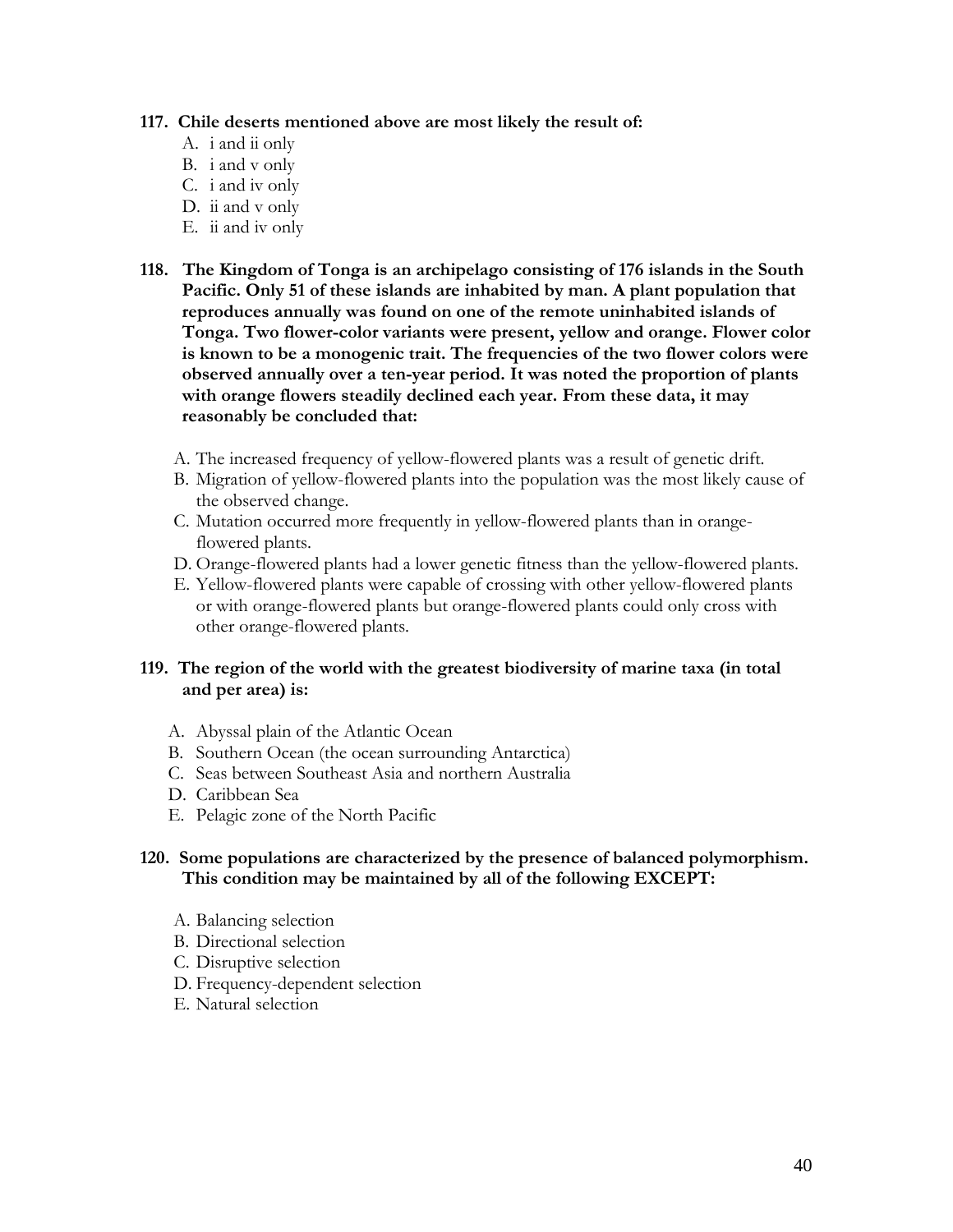# **PART C**

Part C should be returned in its entirety with each student's scantron. **Place all answers to Part C, Questions 1 and 2, on these two pages. Additional sheets of paper may be used, if necessary. Be sure that each page has the Student's Name and the Student's ID#. Please staple all pages together.**

**Student Name\_\_\_\_\_\_\_\_\_\_\_\_\_\_\_\_\_\_\_\_\_\_\_\_\_\_\_\_ Student ID#\_\_\_\_\_\_\_\_\_\_\_\_\_\_\_\_\_\_\_**

**1. Match the animals and their characteristics. Mark the appropriate box with an "X" in the space provided (Points: 20. Incorrect answers will be subtracted from correct answers for Total Points)**

|                          | Freshw    | <b>Bird</b> | <b>Marine fish</b> | <b>Lizard</b> | <b>Marine</b> | <b>Terrestrial</b> |
|--------------------------|-----------|-------------|--------------------|---------------|---------------|--------------------|
|                          | ater fish |             |                    |               | mammal        | mammal             |
| <b>Drinks water</b>      |           |             |                    |               |               |                    |
| regularly                |           |             |                    |               |               |                    |
| Does not drink           |           |             |                    |               |               |                    |
| water                    |           |             |                    |               |               |                    |
| <b>Wastes are</b>        |           |             |                    |               |               |                    |
| discarded as             |           |             |                    |               |               |                    |
| ammonia                  |           |             |                    |               |               |                    |
| <b>Wastes are</b>        |           |             |                    |               |               |                    |
| discarded as urea        |           |             |                    |               |               |                    |
| <b>Wastes are</b>        |           |             |                    |               |               |                    |
| discarded as uric        |           |             |                    |               |               |                    |
| acid                     |           |             |                    |               |               |                    |
| <b>Actively secretes</b> |           |             |                    |               |               |                    |
| salt                     |           |             |                    |               |               |                    |
| <b>Actively absorbs</b>  |           |             |                    |               |               |                    |
| salt                     |           |             |                    |               |               |                    |
| <b>Excretes</b>          |           |             |                    |               |               |                    |
| hypotonic urine          |           |             |                    |               |               |                    |
| relative to the          |           |             |                    |               |               |                    |
| body fluids              |           |             |                    |               |               |                    |
| <b>Excretes</b> isotonic |           |             |                    |               |               |                    |
| urine relative to        |           |             |                    |               |               |                    |
| the body fluids          |           |             |                    |               |               |                    |
| <b>Excretes</b>          |           |             |                    |               |               |                    |
| hypertonic urine         |           |             |                    |               |               |                    |
| relative to the          |           |             |                    |               |               |                    |
| body fluids              |           |             |                    |               |               |                    |